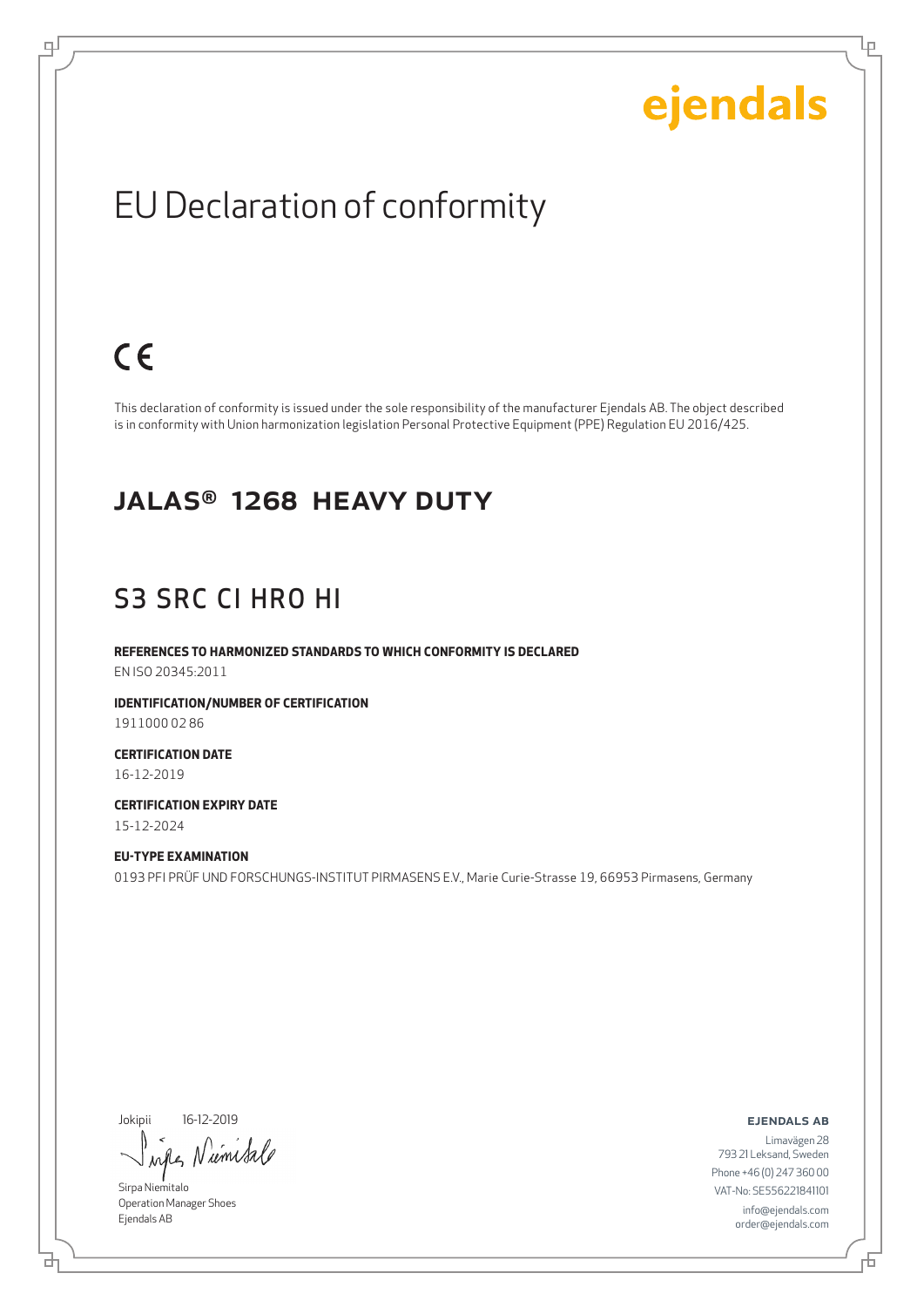Ļμ

### EU-försäkran om överensstämmelse

### $C \in$

டி

Denna försäkran om överensstämmelse utfärdas på eget ansvar av tillverkaren Ejendals AB. Föremålet för försäkran överensstämmer med EU-harmoniserad lagstiftning för personlig skyddsutrustning (PPE), EU-förordning 2016/425.

#### JALAS® 1268 HEAVY DUTY

#### S3 SRC CI HRO HI

**HÄNVISNINGAR TILL DE HARMONISERADE STANDARDER SOM AVSES MED FÖRSÄKRAN OM ÖVERENSSTÄMMELSE** EN ISO 20345:2011

**IDENTIFIERING/CERTIFIKATSNUMMER** 1911000 02 86

**CERTIFIERINGSDATUM** 16-12-2019

**CERTIFIERINGENS UTGÅNGSDATUM** 15-12-2024

**EU-TYPKONTROLL** 0193 PFI PRÜF UND FORSCHUNGS-INSTITUT PIRMASENS E.V., Marie Curie-Strasse 19, 66953 Pirmasens, Germany

Jokipii 16-12-2019

Niemisa when

Sirpa Niemitalo Driftschef Skor Ejendals AB

브

ejendals ab

Limavägen 28 793 21 Leksand, Sweden Phone +46 (0) 247 360 00 VAT-No: SE556221841101 info@ejendals.com order@ejendals.com

舌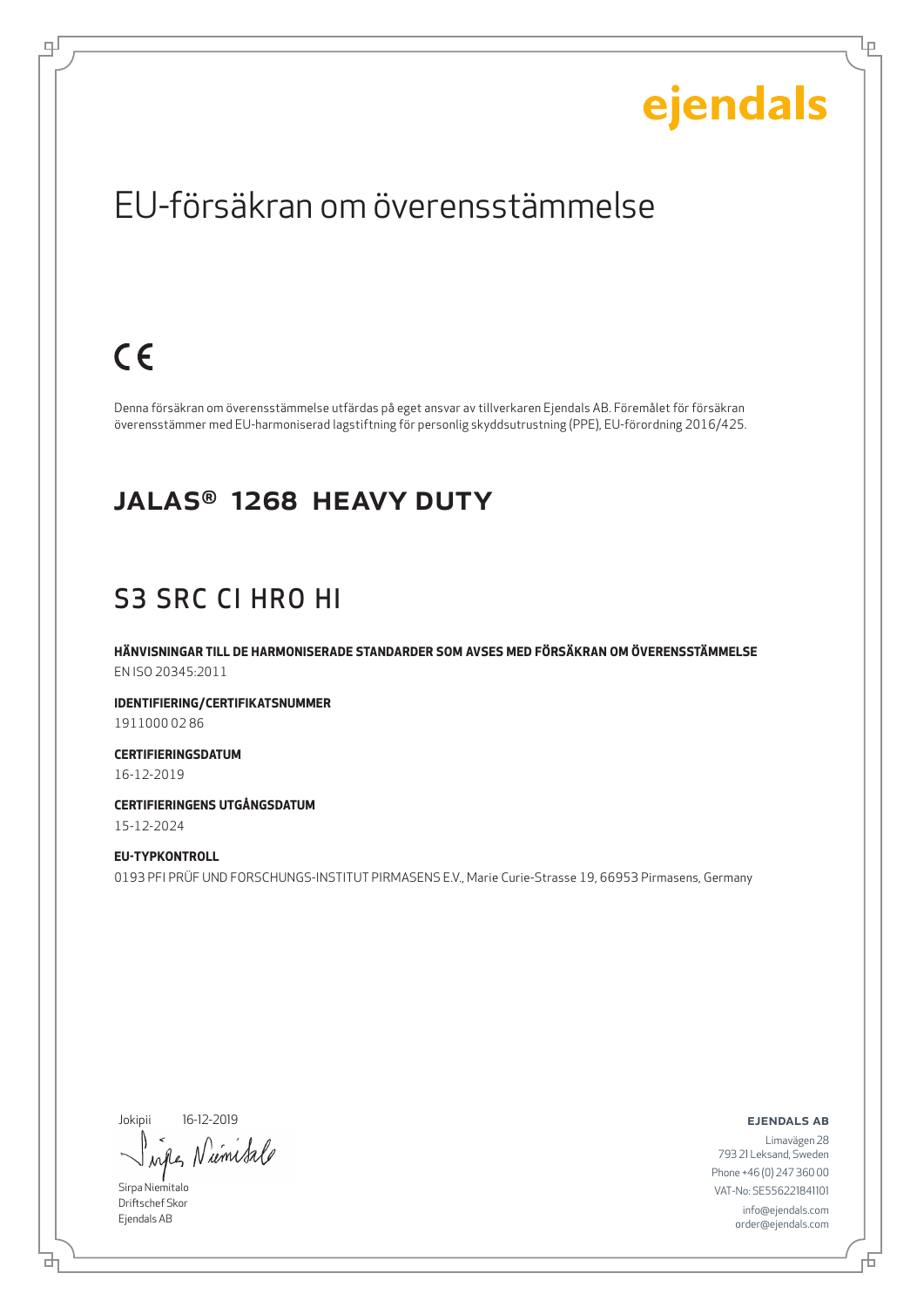Ļμ

### EF-erklæringen om overensstemmelse

### $C \in$

டி

Denne overensstemmelseserklæring udstedes alene på Ejendal AB ansvar. De produkt, der er beskrevet er i overensstemmelse med Europa-Parlamentets og Rådets forordning (EU) 2016/425 2016 om personlige værnemidler.

#### JALAS® 1268 HEAVY DUTY

### S3 SRC CI HRO HI

**HENVISNINGER TIL DE HARMONISEREDE STANDARDER TIL HVILKE OVERENSSTEMMELSE ER ERKLÆRET** EN ISO 20345:2011

**IDENTIFIKATION/CERTIFICERINGSNUMMER** 1911000 02 86

**CERTIFICERINGSDATO** 16-12-2019

**UDLØB PÅ CERTIFICERING** 15-12-2024

**EU-TYPEAFPRØVNING** 0193 PFI PRÜF UND FORSCHUNGS-INSTITUT PIRMASENS E.V., Marie Curie-Strasse 19, 66953 Pirmasens, Germany

Jokipii 16-12-2019

ums  $\lambda \alpha \ell$ 

Sirpa Niemitalo Operation Manager sko Ejendals AB

б

ejendals ab

舌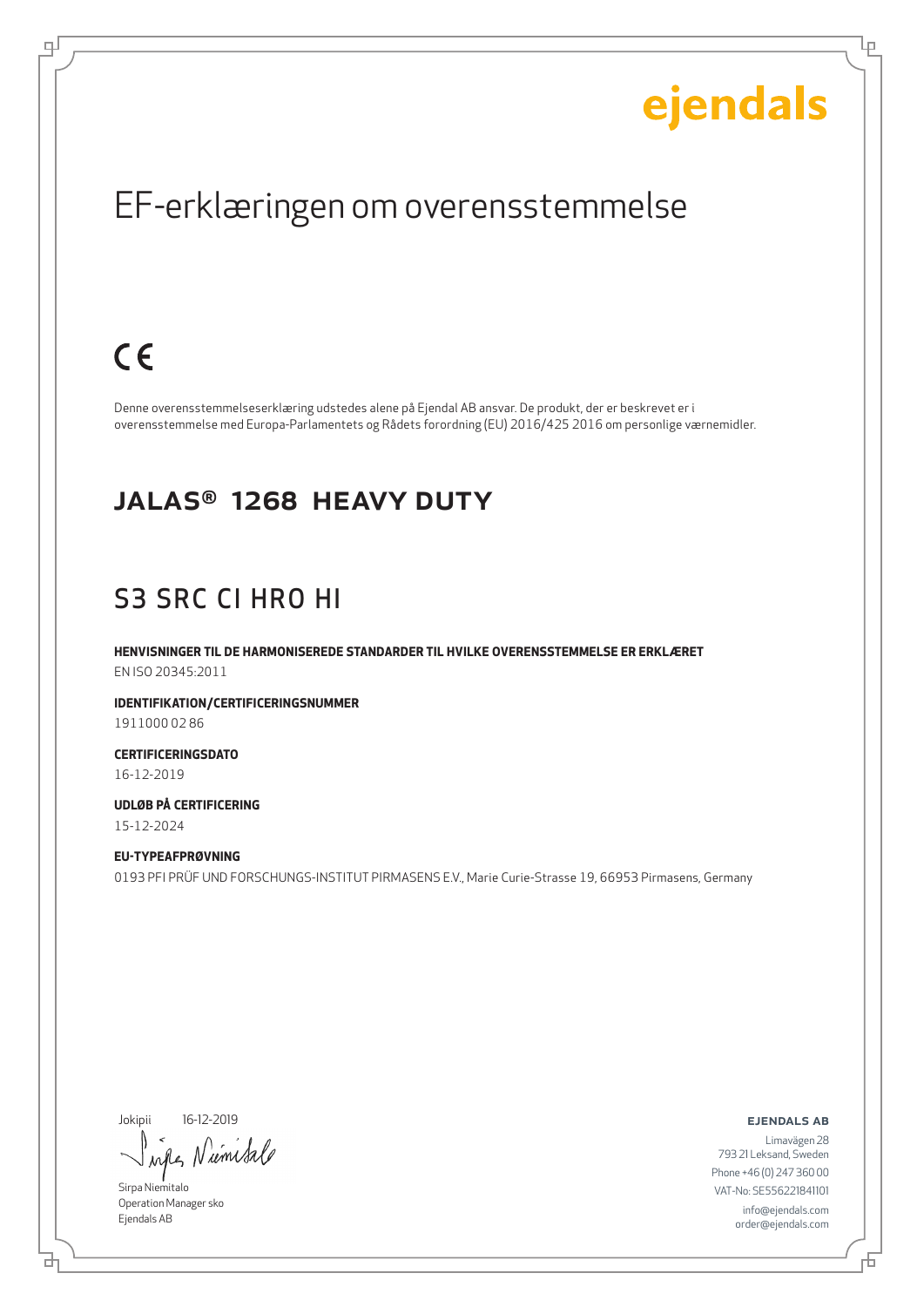Lр

### EU-asetuksen Vaatimustenmukaisuusvakuutus

## $C \in$

டி

Valmistaja Ejendals AB antaa tämän vaatimustenmukaisuusvakuutuksen omalla vastuullaan. Kuvattu vakuutuksen kohde täyttää Euroopan unionin yhdenmukaistamislainsäädännössä henkilösuojaimia koskevan asetuksen EU 2016/425 vaatimukset.

#### JALAS® 1268 HEAVY DUTY

### S3 SRC CI HRO HI

**VIITTAUKSET YHDENMUKAISTETTUIHIN STANDARDEIHIN, JOITA VAATIMUSTENMUKAISUUSVAKUUTUS KOSKEE** EN ISO 20345:2011

**SERTIFIKAATIN NUMERO** 1911000 02 86

**SERTIFIOINTIPÄIVÄMÄÄRÄ**

16-12-2019

**SERTIFIKAATIN VIIMEINEN VOIMASSAOLOPÄIVÄ**

15-12-2024

**EU-TYYPPITARKASTUS** 0193 PFI PRÜF UND FORSCHUNGS-INSTITUT PIRMASENS E.V., Marie Curie-Strasse 19, 66953 Pirmasens, Germany

Jokipii 16-12-2019

umsa  $\lambda$ all

Sirpa Niemitalo Operation Manager Shoes Ejendals AB

ejendals ab

Đ

б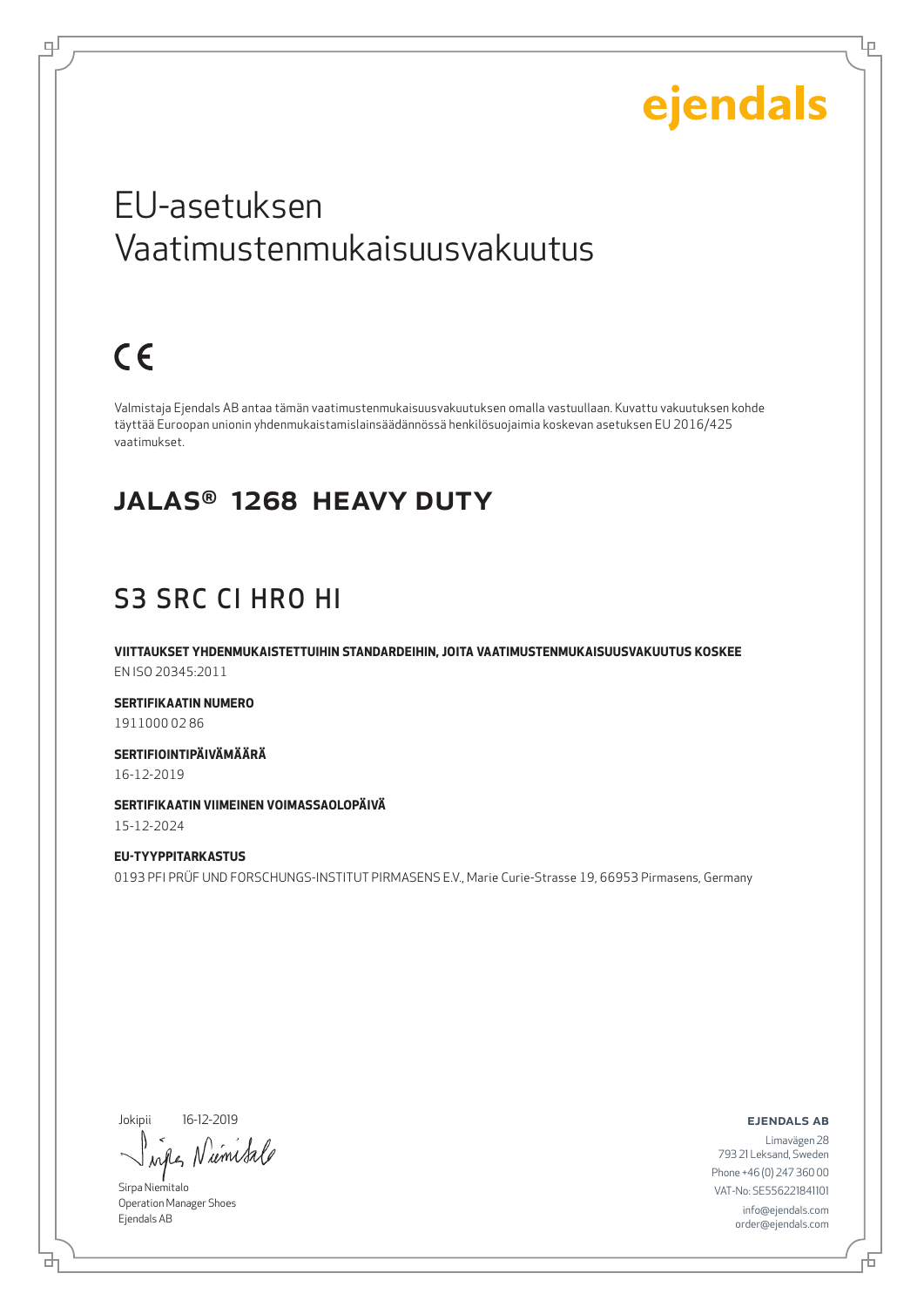Lр

## Déclaration de conformité de l'Union Européenne

## $C \in$

டி

La présente déclaration de conformité est établie sous la seule responsabilité du fabricant, Ejendals AB. L'objet décrit est conforme à la Règlementation 2016/425 de l'Union Européenne sur l'harmonisation des législations de l'Union Européenne relatives aux équipements de protection individuelle (EPI).

#### JALAS® 1268 HEAVY DUTY

### S3 SRC CI HRO HI

**RÉFÉRENCES AUX NORMES HARMONISÉES PAR RAPPORT AUXQUELLES LA CONFORMITÉ EST DÉCLARÉE** EN ISO 20345:2011

**IDENTIFICATION/NUMÉRO DE CERTIFICATION** 1911000 02 86

**DATE DE CERTIFICATION** 16-12-2019

**DATE D'EXPIRATION DU CERTIFICAT** 15-12-2024

**EXAMEN UE DE TYPE** 0193 PFI PRÜF UND FORSCHUNGS-INSTITUT PIRMASENS E.V., Marie Curie-Strasse 19, 66953 Pirmasens, Germany

Jokipii 16-12-2019

ume

Sirpa Niemitalo Directeur Exécutif, Chaussures

ejendals ab

Đ

б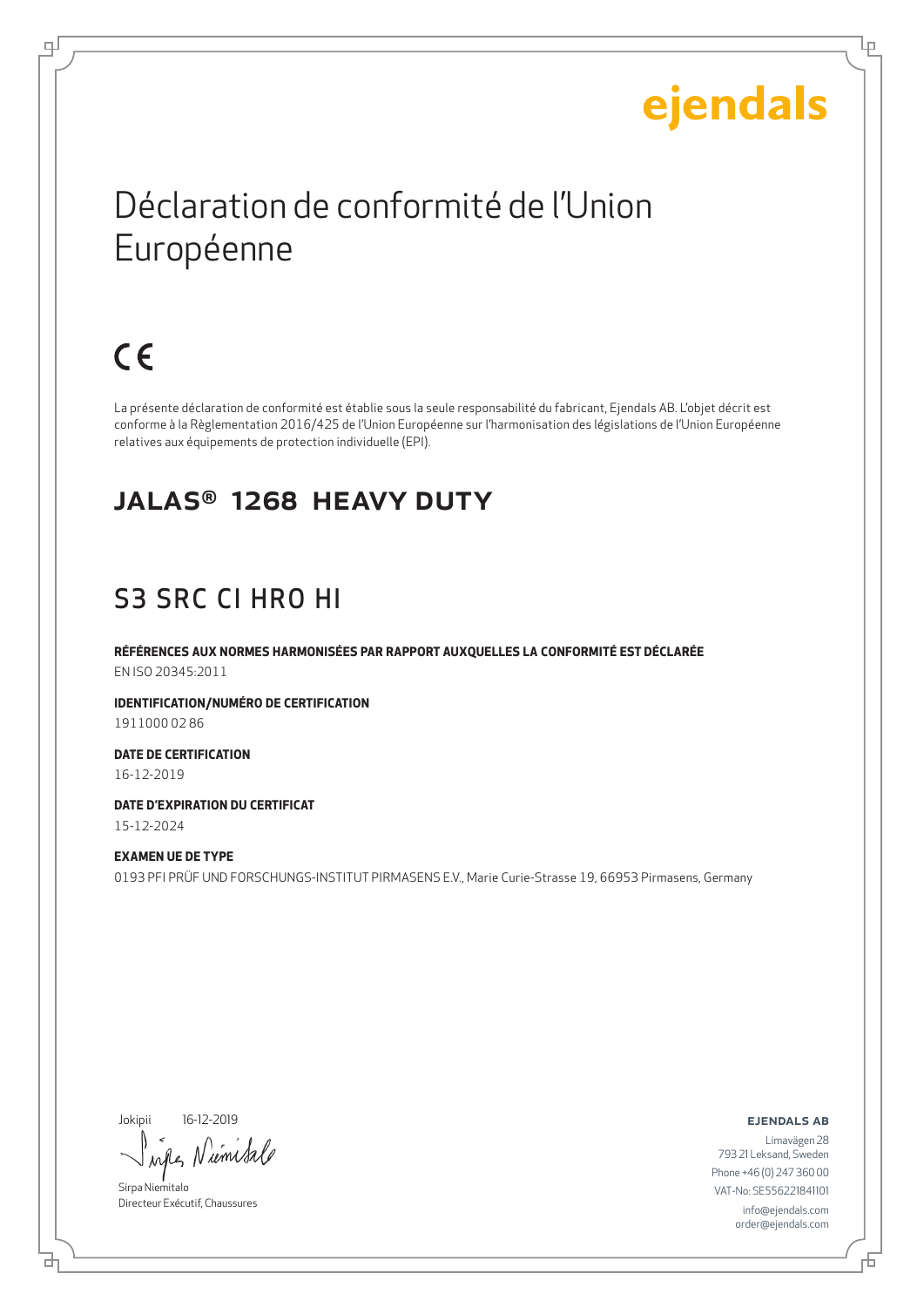Ļμ

### EU-Konformitätserklärung

### $C \in$

டி

Diese Konformitätserklärung wurde unter der alleinigen Verantwortung des Herstellers Ejendals AB ausgestellt. Das beschriebene Objekt stimmt mit den Harmonisierungsrechtsvorschriften zu persönlicher Schutzausrüstung (PSA) Verordnung EU 2016/425 überein.

#### JALAS® 1268 HEAVY DUTY

### S3 SRC CI HRO HI

**VERWEIST AUF HARMONISIERTE NORMEN, FÜR DIE KONFORMITÄT ERKLÄRT WIRD** EN ISO 20345:2011

**KENNZEICHNUNG/ZERTIFIZIERUNGSNUMMER** 1911000 02 86

**DATUM DER ZERTIFIZIERUNG** 16-12-2019

**ABLAUFDATUM DES ZERTIFIKATES** 15-12-2024

**EG-BAUMUSTERPRÜFUNG** 0193 PFI PRÜF UND FORSCHUNGS-INSTITUT PIRMASENS E.V., Marie Curie-Strasse 19, 66953 Pirmasens, Germany

Jokipii 16-12-2019

um Sa  $\lambda$ all

Sirpa Niemitalo Operation Manager Shoes Ejendals AB

ejendals ab

舌

브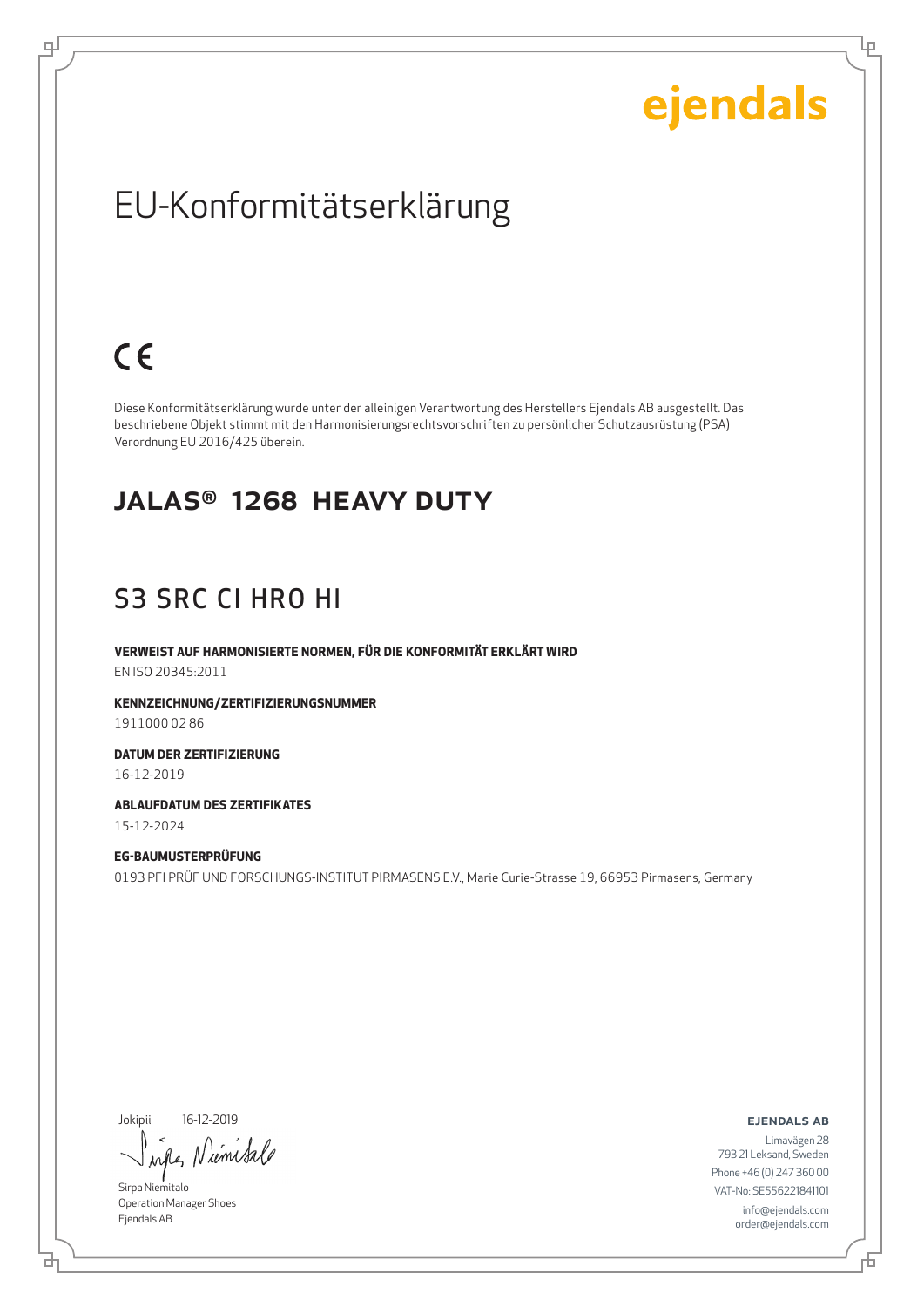Ļμ

### EU-samsvarserklæring

### $C \in$

டி

Denne samsvarserklæringen er gitt ut ene og alene under ansvaret til produsenten Ejendals AB. Objektet som er beskrevet, er i samsvar med EUs harmoniseringsregelverk EU-forskrift for personlig verneutstyr (PVU) EU 2016/425.

#### JALAS® 1268 HEAVY DUTY

#### S3 SRC CI HRO HI

**REFERANSER TIL HARMONISERTE STANDARDER MED ERKLÆRT OVERENSSTEMMELSE** EN ISO 20345:2011

**IDENTIFISERING/SERTIFISERINGSNUMMER** 1911000 02 86

**SERTIFISERINGSDATO** 16-12-2019

**UTLØPSDATO SERTIFISERING** 15-12-2024

**UNDERSØKELSE EU-TYPE** 0193 PFI PRÜF UND FORSCHUNGS-INSTITUT PIRMASENS E.V., Marie Curie-Strasse 19, 66953 Pirmasens, Germany

Jokipii 16-12-2019

Niemisa when

Sirpa Niemitalo Sko for driftsledere Ejendals AB

ejendals ab

브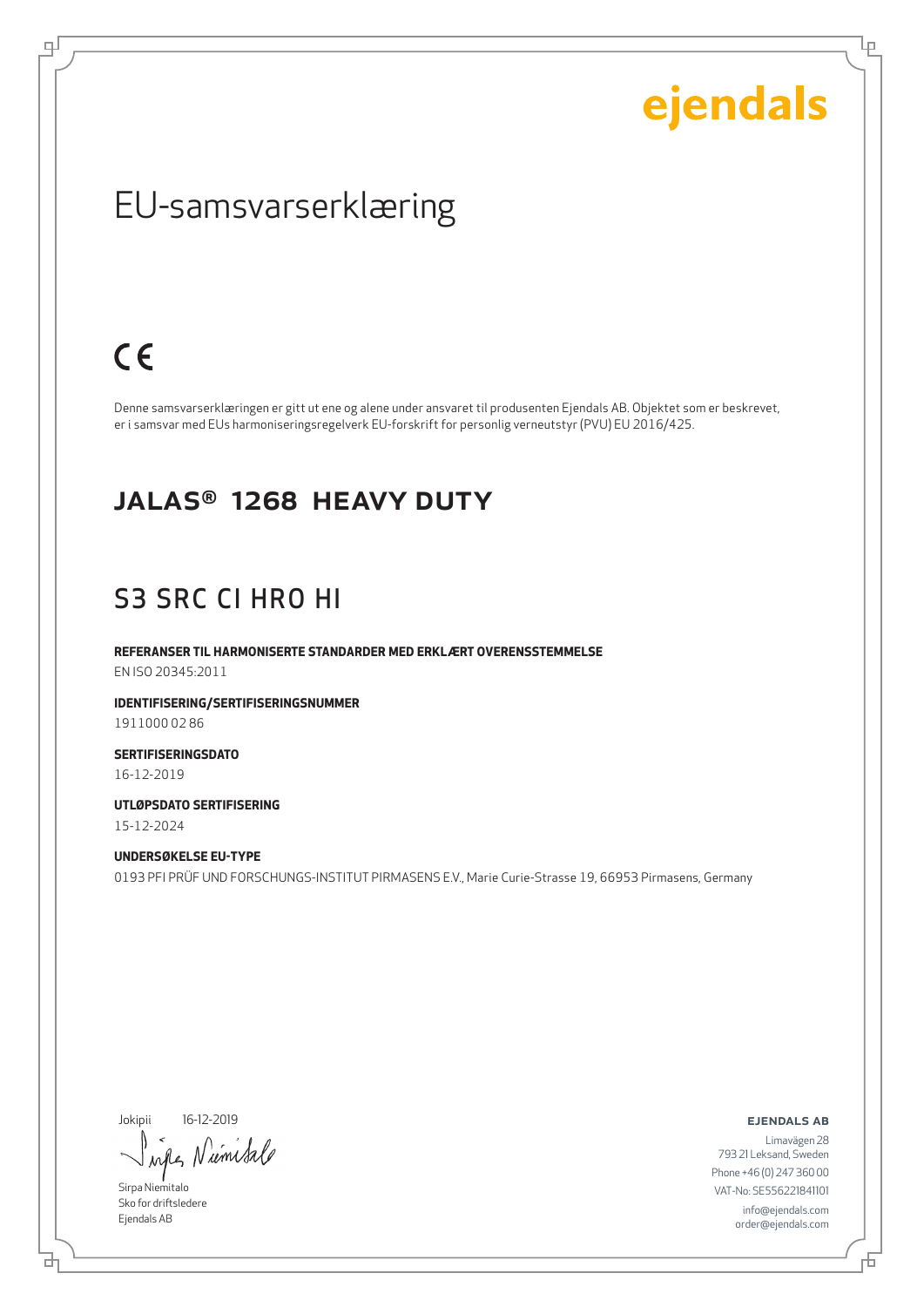Lр

### ЕС Декларация соответствия

### $C \in$

로

Эта декларация соответствия выпущена под ответственностью производителя Ejendals AB. Объект соответствует законодательным требованиям ЕС, указанным в Регламенте о средствах индивидуальной защиты (СИЗ) 2016/425.

### JALAS® 1268 HEAVY DUTY

#### S3 SRC CI HRO HI

**ССЫЛКИ НА ГАРМОНИЗИРОВАННЫЕ СТАНДАРТЫ, СООТВЕТСТВИЕ КОТОРЫМ ЗАЯВЛЕНО** EN ISO 20345:2011

**ИДЕНТИФИКАЦИОННЫЙ НОМЕР / НОМЕР СЕРТИФИКАТА** 1911000 02 86

**ДАТА ВЫДАЧИ СЕРТИФИКАТА** 16-12-2019

**ДАТА ОКОНЧАНИЯ СРОКА ДЕЙСТВИЯ СЕРТИФИКАТА** 15-12-2024

**ТЕСТИРОВАНИЕ ПО СТАНДАРТУ ЕС** 0193 PFI PRÜF UND FORSCHUNGS-INSTITUT PIRMASENS E.V., Marie Curie-Strasse 19, 66953 Pirmasens, Germany

Jokipii 16-12-2019

б

ume

Sirpa Niemitalo Менеджер по производству обуви Ejendals AB

ejendals ab

Б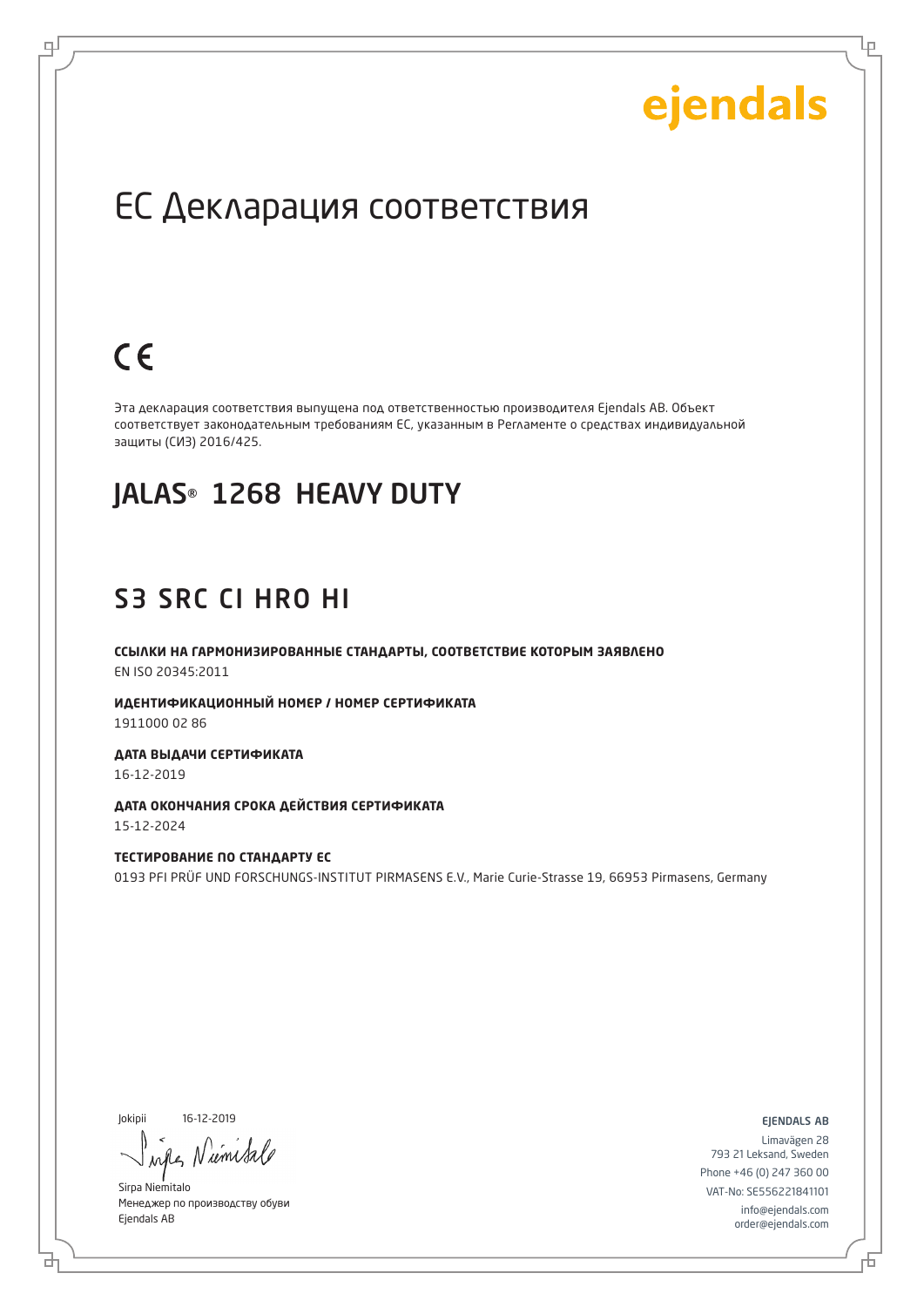Ļμ

### EU-verklaring van conformiteit

### $C \in$

டி

Deze conformiteitsverklaring wordt verstrekt onder volledige verantwoordelijkheid van de fabrikant Ejendals AB. Het beschreven doel is in overeenstemming met de harmonisatiewetgeving van de Unie Persoonlijke beschermingsmiddelen (PBM) Verordening 2016/425.

#### JALAS® 1268 HEAVY DUTY

#### S3 SRC CI HRO HI

**VERWIJZINGEN NAAR GEHARMONISEERDE NORMEN WAAROP DE CONFORMITEITSVERKLARING BETREKKING HEEFT** EN ISO 20345:2011

**IDENTIFICATIE/NUMMER CERTIFICERING** 1911000 02 86

**CERTIFICERINGSDATUM** 16-12-2019

**VERVALDATUM CERTIFICERING** 15-12-2024

**EU-TYPEONDERZOEK** 0193 PFI PRÜF UND FORSCHUNGS-INSTITUT PIRMASENS E.V., Marie Curie-Strasse 19, 66953 Pirmasens, Germany

Jokipii 16-12-2019

iemis  $\lambda \alpha \ell$ 

Sirpa Niemitalo Operation Manager Shoes Ejendals AB

ejendals ab

브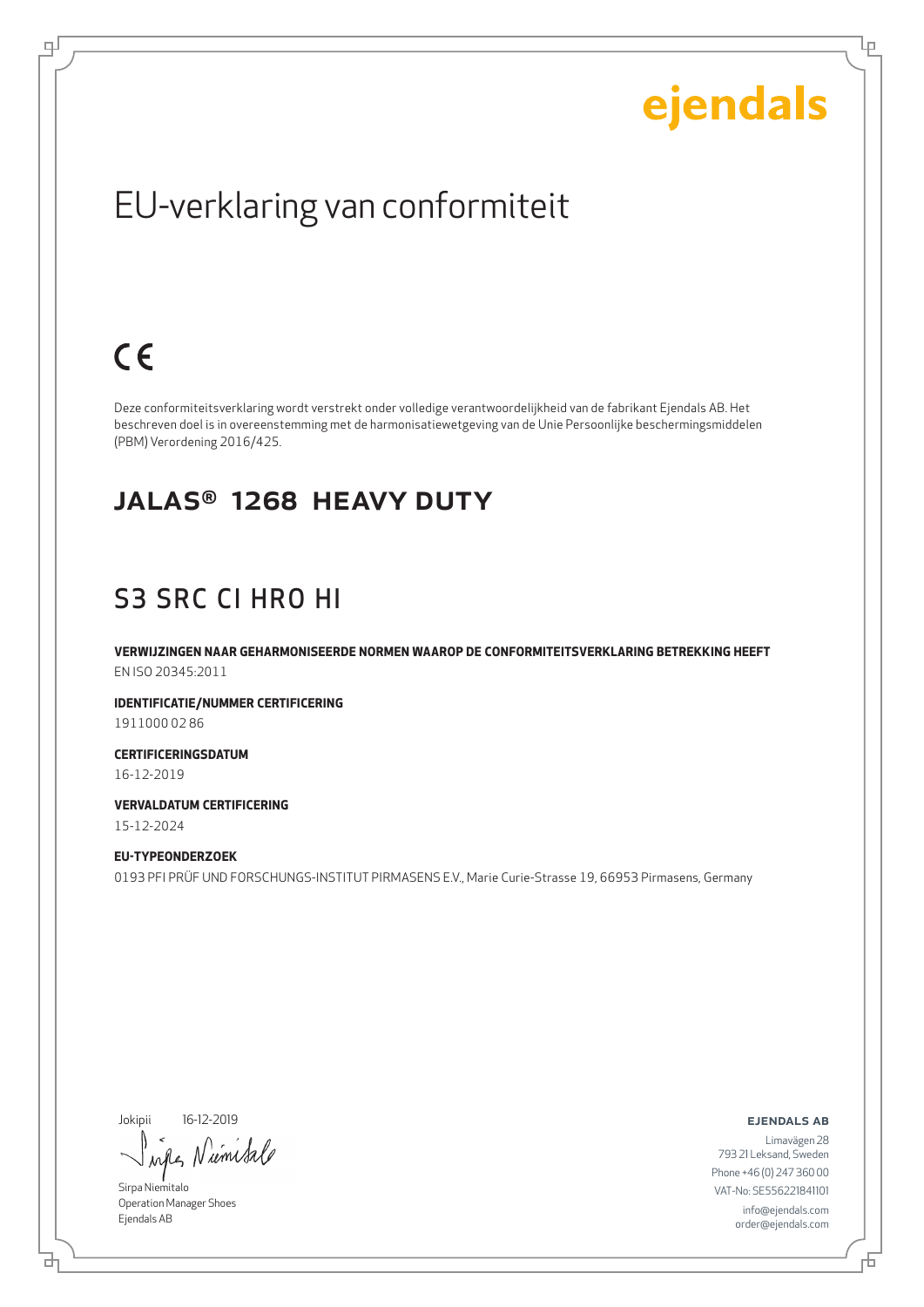Ļμ

### Dichiarazione UE di conformità

### $C \in$

டி

La presente dichiarazione di conformità è rilasciata sotto l'esclusiva responsabilità del fabbricante Ejendals AB. L'oggetto descritto è conforme alla normativa di armonizzazione dell'Unione in materia di Dispositivi di Protezione Individuale (DPI) Regolamento UE 2016/425.

#### JALAS® 1268 HEAVY DUTY

#### S3 SRC CI HRO HI

**RIFERIMENTI ALLE NORME ARMONIZZATE ALLE QUALI SI DICHIARA LA CONFORMITÀ** EN ISO 20345:2011

**IDENTIFICAZIONE/NUMERO DI CERTIFICAZIONE** 1911000 02 86

**DATA DI CERTIFICAZIONE** 16-12-2019

**DATA DI SCADENZA DELLA CERTIFICAZIONE** 15-12-2024

**ESAME TIPO UE** 0193 PFI PRÜF UND FORSCHUNGS-INSTITUT PIRMASENS E.V., Marie Curie-Strasse 19, 66953 Pirmasens, Germany

Jokipii 16-12-2019

umisa ru

Sirpa Niemitalo Operation Manager Calzature Ejendals AB

브

#### ejendals ab

Limavägen 28 793 21 Leksand, Sweden Phone +46 (0) 247 360 00 VAT-No: SE556221841101 info@ejendals.com order@ejendals.com

舌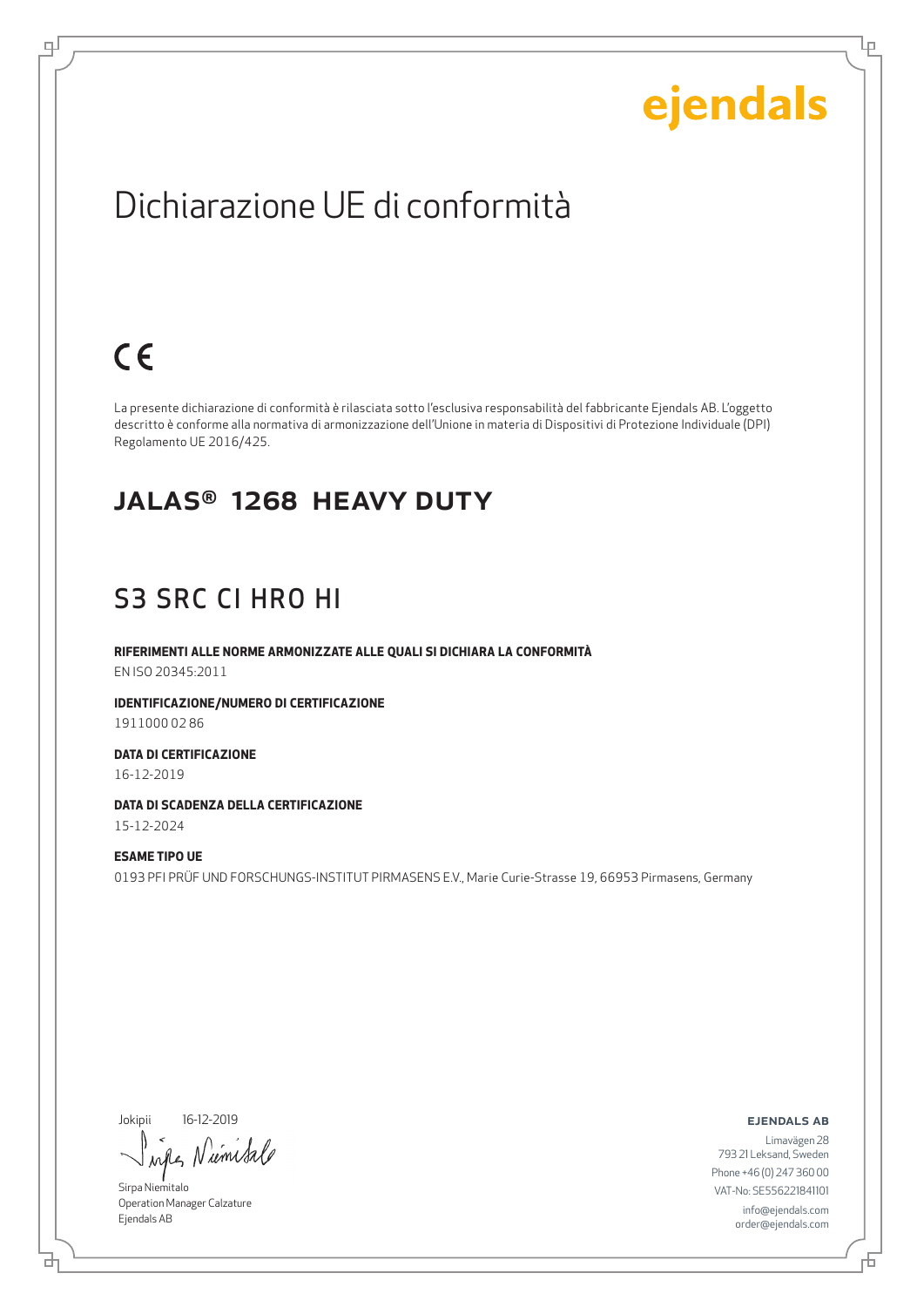Ļμ

### Deklaracja zgodności UE

### $C \in$

ᆗ

Niniejsza deklaracja zgodności została wydana na wyłączną odpowiedzialność producenta, firmy Ejendals AB. Przedmiot opisany w niniejszej deklaracji jest zgodny z wymaganiami unijnego prawodawstwa harmonizacyjnego, zawartymi w rozporządzeniu EU 2016/425 w sprawie środków ochrony indywidualnej.

#### JALAS® 1268 HEAVY DUTY

### S3 SRC CI HRO HI

**ODWOŁANIA DO NORM ZHARMONIZOWANYCH, W ODNIESIENIU DO KTÓRYCH DEKLAROWANA JEST ZGODNOŚĆ** EN ISO 20345:2011

**IDENTYFIKACJA/NUMER CERTYFIKATU** 1911000 02 86

**DATA WYSTAWIENIA CERTYFIKATU** 16-12-2019

**DATA WAŻNOŚCI CERTYFIKATU** 15-12-2024

**BADANIE TYPU UE** 0193 PFI PRÜF UND FORSCHUNGS-INSTITUT PIRMASENS E.V., Marie Curie-Strasse 19, 66953 Pirmasens, Germany

Jokipii 16-12-2019

б

umisa  $\lambda \alpha \ell$ 

Sirpa Niemitalo Kierownik operacyjny ds. obuwia Ejendals AB

ejendals ab

Limavägen 28 793 21 Leksand, Sweden Phone +46 (0) 247 360 00 VAT-No: SE556221841101 info@ejendals.com order@ejendals.com

Đ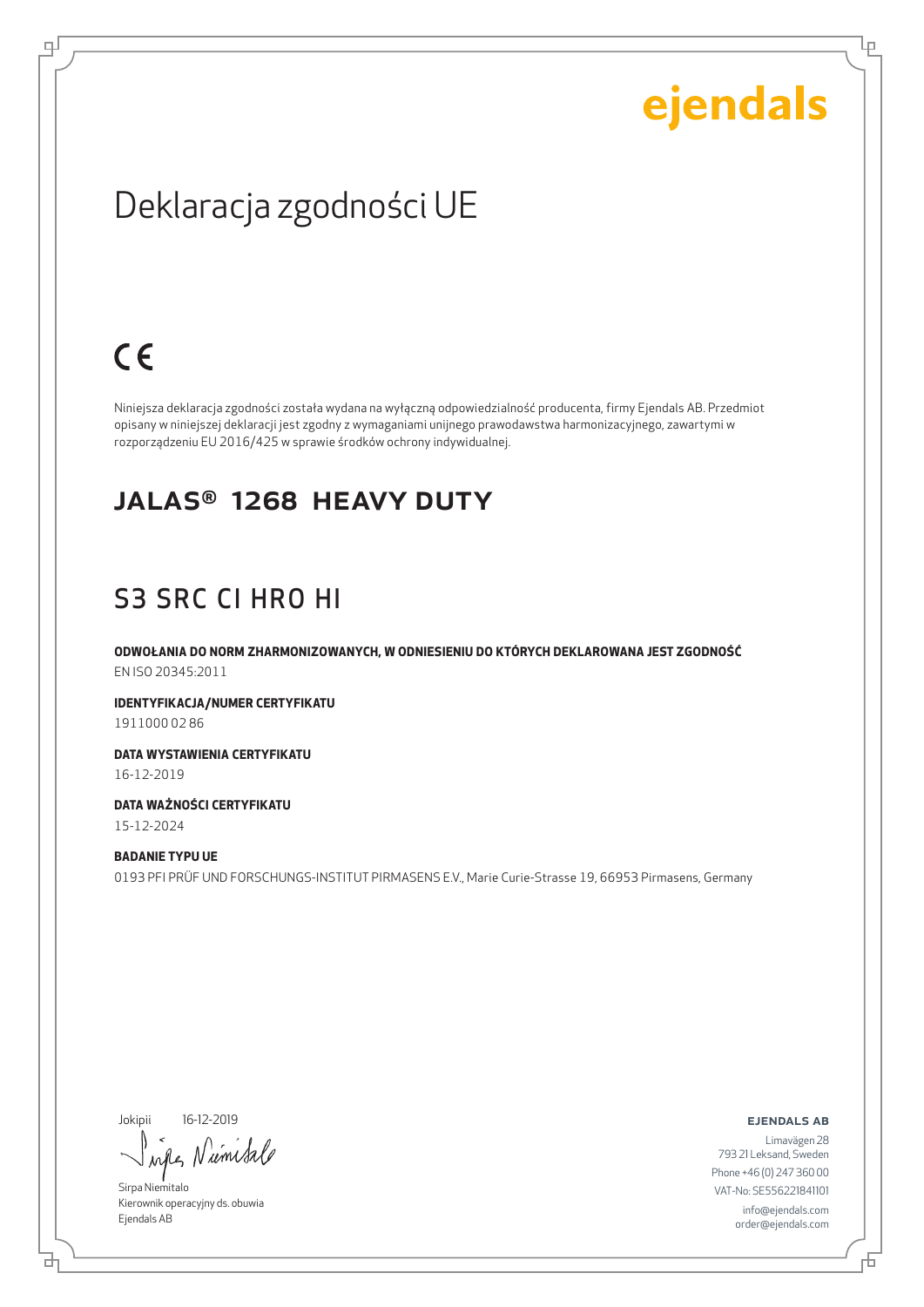Ļμ

### Declaración UE de conformidad

## $C \in$

ψ

Esta declaración de conformidad se publica bajo la responsabilidad exclusiva del fabricante Ejendals AB. El objeto descrito está en conformidad con la legislación de armonización europea sobre equipos de protección personal (PPE) Reglamento UE 2016/425.

#### JALAS® 1268 HEAVY DUTY

#### S3 SRC CI HRO HI

**REFERENCIAS A LAS NORMAS ARMONIZADAS A LAS CUALES SE DECLARA LA CONFORMIDAD** EN ISO 20345:2011

**IDENTIFICACIÓN/NÚMERO DE CERTIFICACIÓN** 1911000 02 86

**FECHA DE CERTIFICACIÓN** 16-12-2019

**FECHA DE CADUCIDAD DE LA CERTIFICACIÓN** 15-12-2024

**ANÁLISIS DE TIPO UE** 0193 PFI PRÜF UND FORSCHUNGS-INSTITUT PIRMASENS E.V., Marie Curie-Strasse 19, 66953 Pirmasens, Germany

Jokipii 16-12-2019

브

Numisa when

Sirpa Niemitalo Responsable de Operaciones de Calzado Ejendals AB

ejendals ab

Đ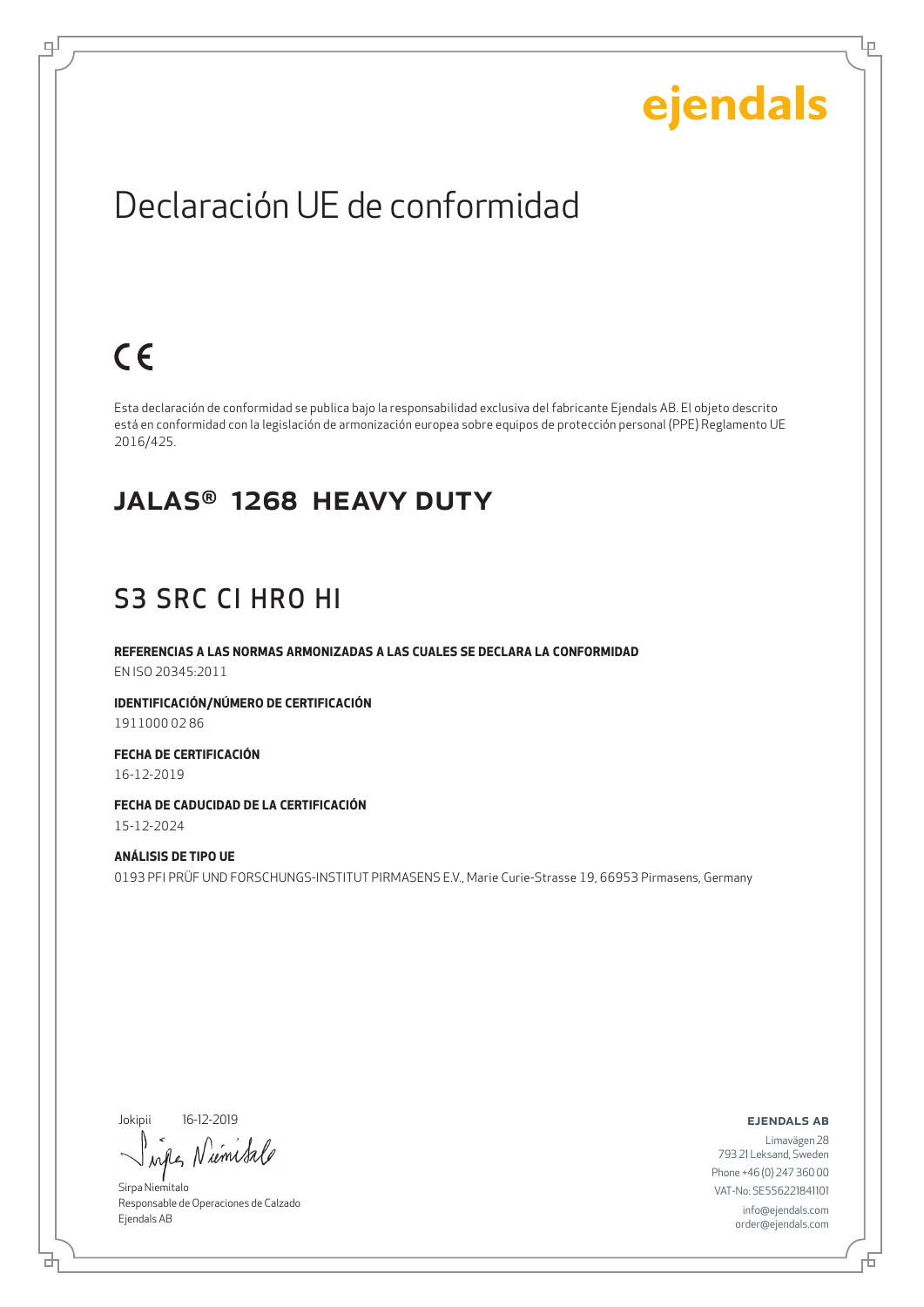Ļμ

### Prohlášení EU o shodě výrobku

### $C \in$

டி

Toto prohlášení o shodě se vydává na výhradní odpovědnost výrobce, kterým je Ejendals AB. Popsaný předmět je ve shodě s harmonizačními právními předpisy Unie: nařízením EU 2016/425 o osobních ochranných prostředcích (OOP).

#### JALAS® 1268 HEAVY DUTY

#### S3 SRC CI HRO HI

**ODKAZY NA HARMONIZOVANÉ NORMY, NA JEJICHŽ ZÁKLADĚ SE SHODA PROHLAŠUJE** EN ISO 20345:2011

**OZNAČENÍ/ČÍSLO CERTIFIKACE** 1911000 02 86

**DATUM CERTIFIKACE** 16-12-2019

**DATUM KONCE PLATNOSTI CERTIFIKACE**

15-12-2024

**TYPOVÁ ZKOUŠKA EU** 0193 PFI PRÜF UND FORSCHUNGS-INSTITUT PIRMASENS E.V., Marie Curie-Strasse 19, 66953 Pirmasens, Germany

Jokipii 16-12-2019

umisa  $\lambda$ all

Sirpa Niemitalo Provozní manažer pro obuv Ejendals AB

ejendals ab

舌

브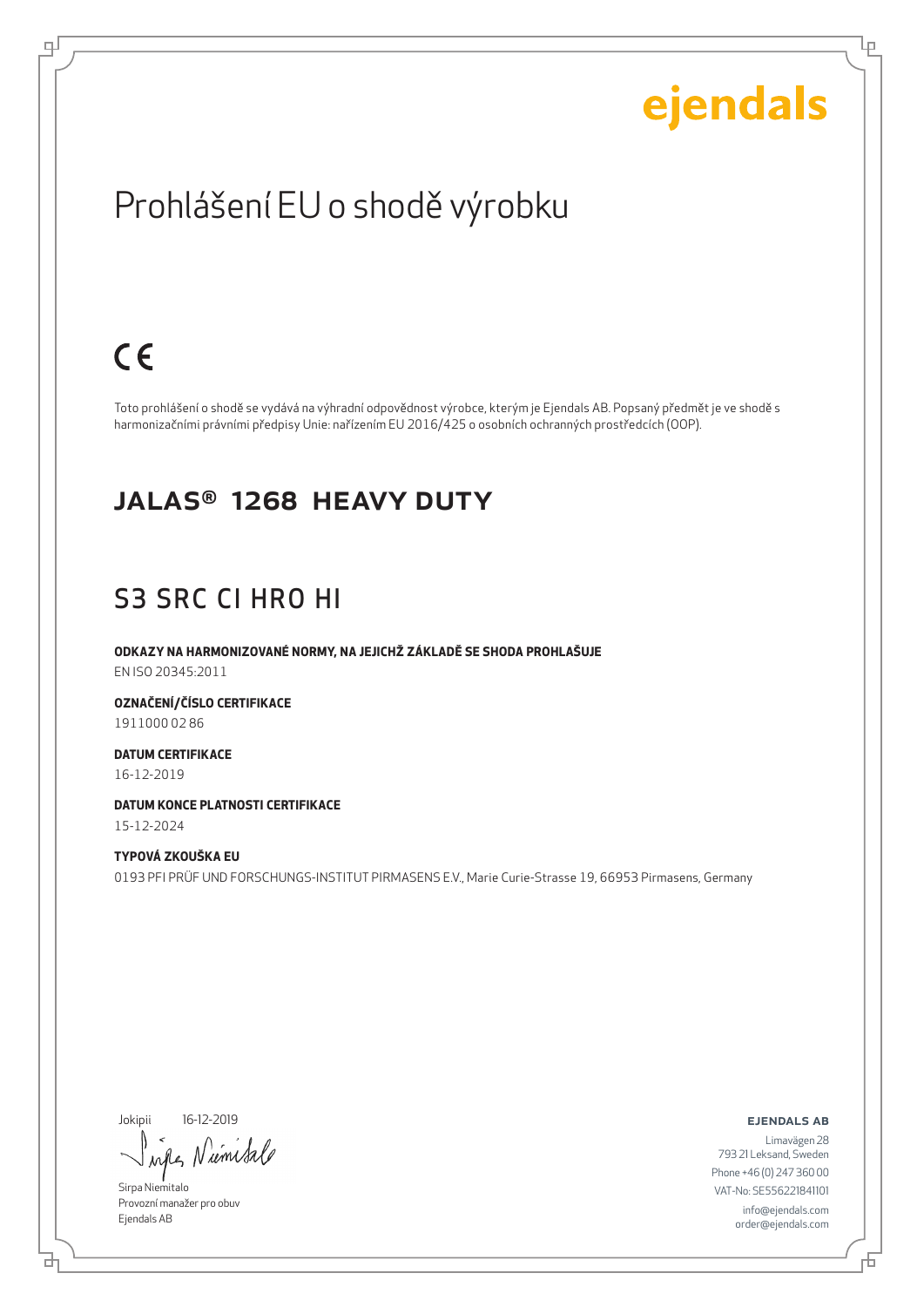Ļμ

## EU-megfelelőségi nyilatkozat

### $C \in$

ᆗ

Ezt a megfelelőségi nyilatkozatot a gyártó, az Ejendals AB kizárólagos felelősségvállalása mellett bocsátják ki. A leírt tárgy megfelel az egyéni védőeszközökre vonatkozó tagállami jogszabályok harmonizásáról szóló (EU) 2016/425-ös rendelet rendelkezéseinek.

#### JALAS® 1268 HEAVY DUTY

#### S3 SRC CI HRO HI

**HIVATKOZVA A HARMONIZÁLT SZABVÁNYOKRA, AMELYEKRE A MEGFELELŐSÉGI NYILATKOZAT VONATKOZIK** EN ISO 20345:2011

**TANÚSÍTÁS AZONOSÍTÓ-/SORSZÁMA** 1911000 02 86

**TANÚSÍTÁS DÁTUMA** 16-12-2019

**TANÚSÍTÁS LEJÁRATA** 15-12-2024

**EU-TÍPUSÚ VIZSGÁLAT** 0193 PFI PRÜF UND FORSCHUNGS-INSTITUT PIRMASENS E.V., Marie Curie-Strasse 19, 66953 Pirmasens, Germany

Jokipii 16-12-2019

umisa  $\lambda$ n

Sirpa Niemitalo Cipőkért felelős operatív menedzser Ejendals AB

ejendals ab

₫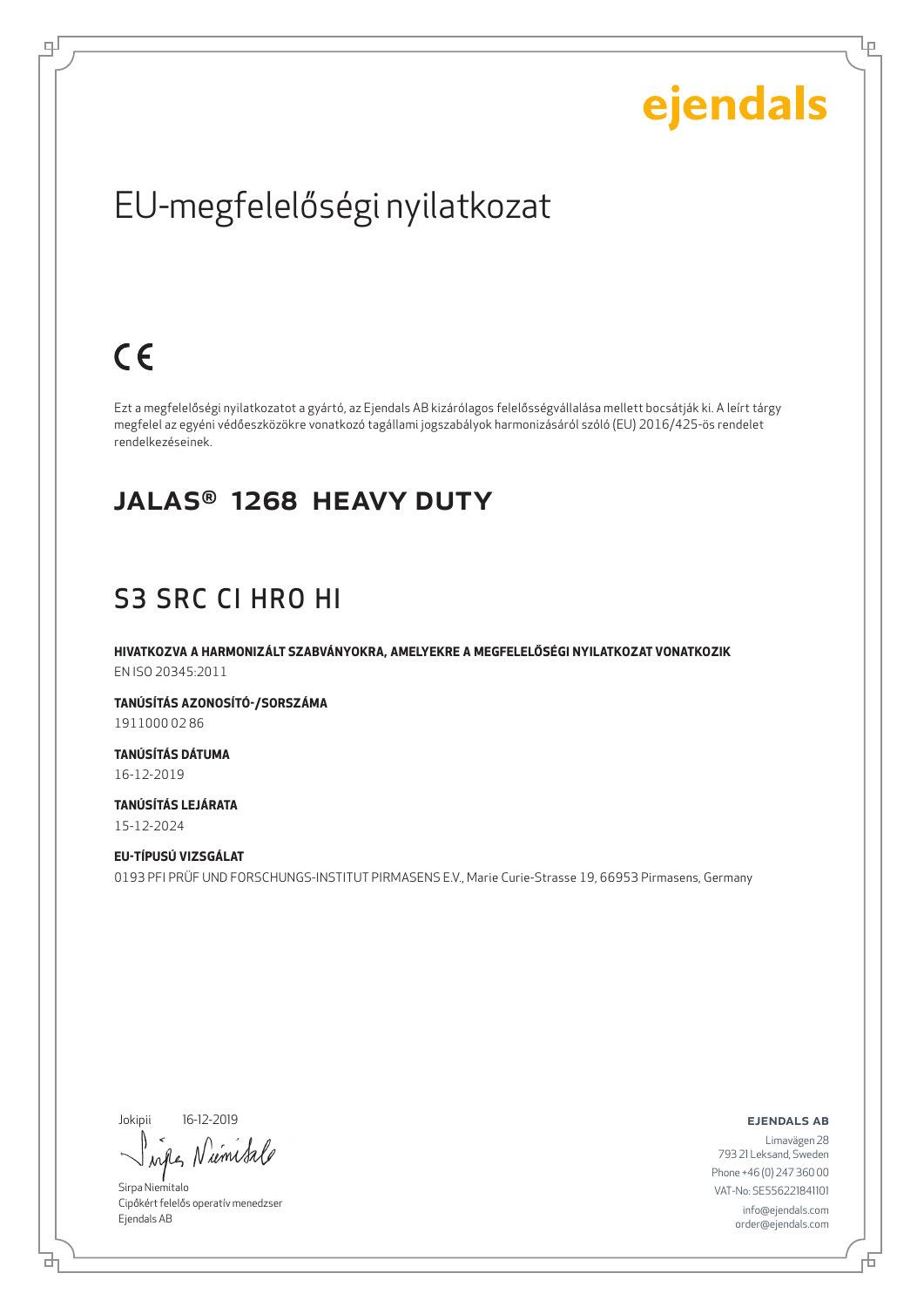Ļμ

### EL vastavusdeklaratsiooni kohta

## $C \in$

டி

See vastavusdeklaratsioon on välja antud tootja Ejendals AB ainuvastutusel. Kirjeldatud toode vastab liidu ühtlustamisõigusaktide isikukaitsevahendite (PPE) määrusele EU 2016/425.

#### JALAS® 1268 HEAVY DUTY

### S3 SRC CI HRO HI

**VIITED ÜHTLUSTATUD STANDARDITELE, MILLE SUHTES KOHALDATAKSE VASTAVUSDEKLARATSIOONI** EN ISO 20345:2011

**SERTIFIKAADI ID/NUMBER** 1911000 02 86

**SERTIFITSEERIMISKUUPÄEV** 16-12-2019

**SERTIFIKAADI AEGUMISKUUPÄEV** 15-12-2024

**ELI TÜÜBIHINDAMINE** 0193 PFI PRÜF UND FORSCHUNGS-INSTITUT PIRMASENS E.V., Marie Curie-Strasse 19, 66953 Pirmasens, Germany

Jokipii 16-12-2019

브

Niemisa  $\lambda \alpha \ell$ 

Sirpa Niemitalo Jalatsite tootmisvaldkonna tegevjuht Ejendals AB

#### ejendals ab

Đ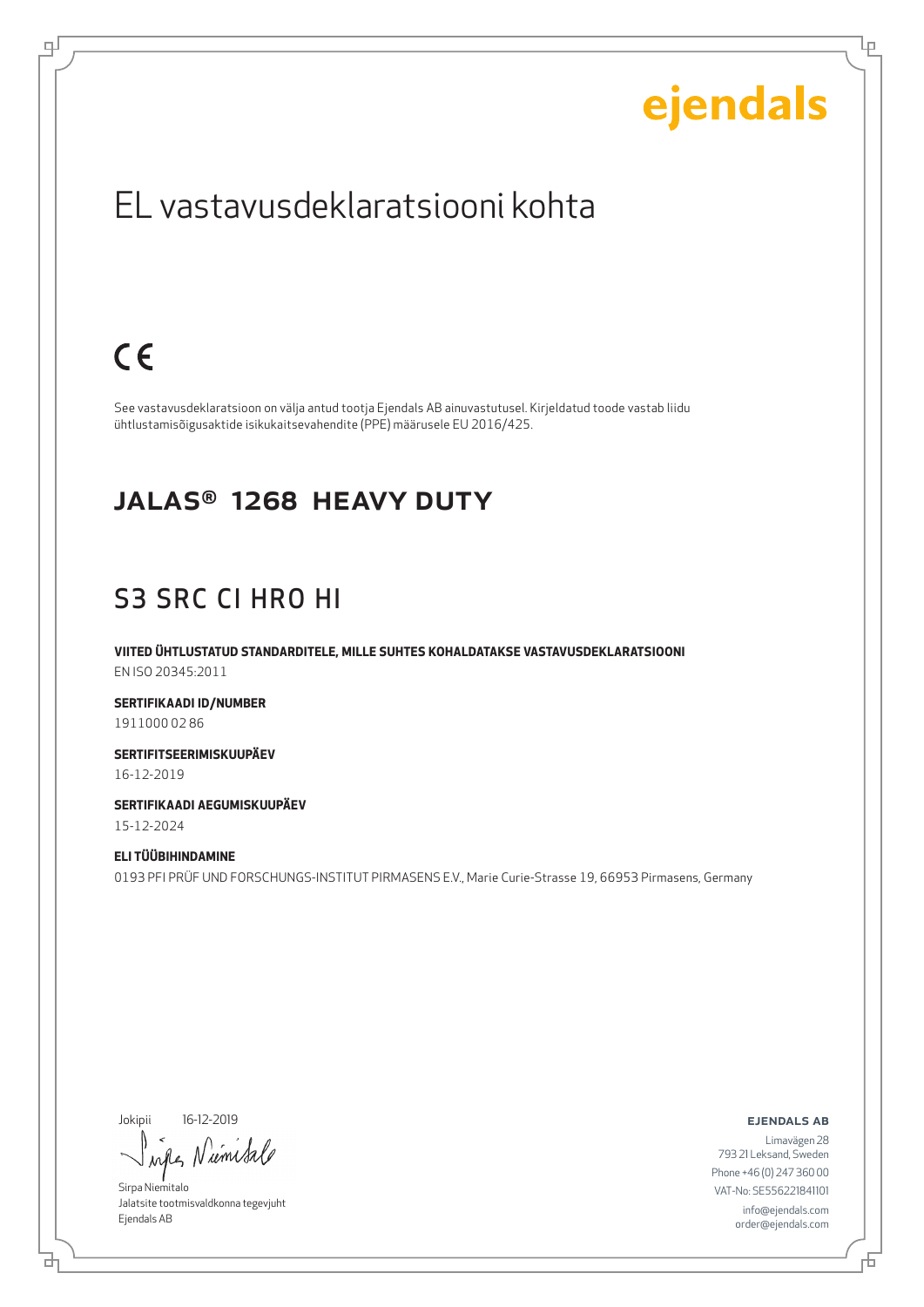Ļμ

### Declaração UE de conformidade

## $C \in$

ψ

Esta declaração de conformidade é emitida sob a exclusiva responsabilidade do fabricante, a Ejendals AB. O objeto descrito encontra-se em conformidade com a legislação de harmonização da União, o Regulamento da UE 2016/425 relativo a Equipamento de Proteção Individual (EPI).

#### JALAS® 1268 HEAVY DUTY

#### S3 SRC CI HRO HI

**REFERÊNCIAS A NORMAS HARMONIZADAS COM AS QUAIS SE DECLARA CONFORMIDADE** EN ISO 20345:2011

**IDENTIFICAÇÃO/NÚMERO DA CERTIFICAÇÃO** 1911000 02 86

**DATA DA CERTIFICAÇÃO** 16-12-2019

**DATA DE EXPIRAÇÃO DA CERTIFICAÇÃO** 15-12-2024

**EXAME UE DE TIPO** 0193 PFI PRÜF UND FORSCHUNGS-INSTITUT PIRMASENS E.V., Marie Curie-Strasse 19, 66953 Pirmasens, Germany

Jokipii 16-12-2019

₫

 $\mu$ *M* 

Sirpa Niemitalo Sapatos para Gestor de Operações Ejendals AB

ejendals ab

Б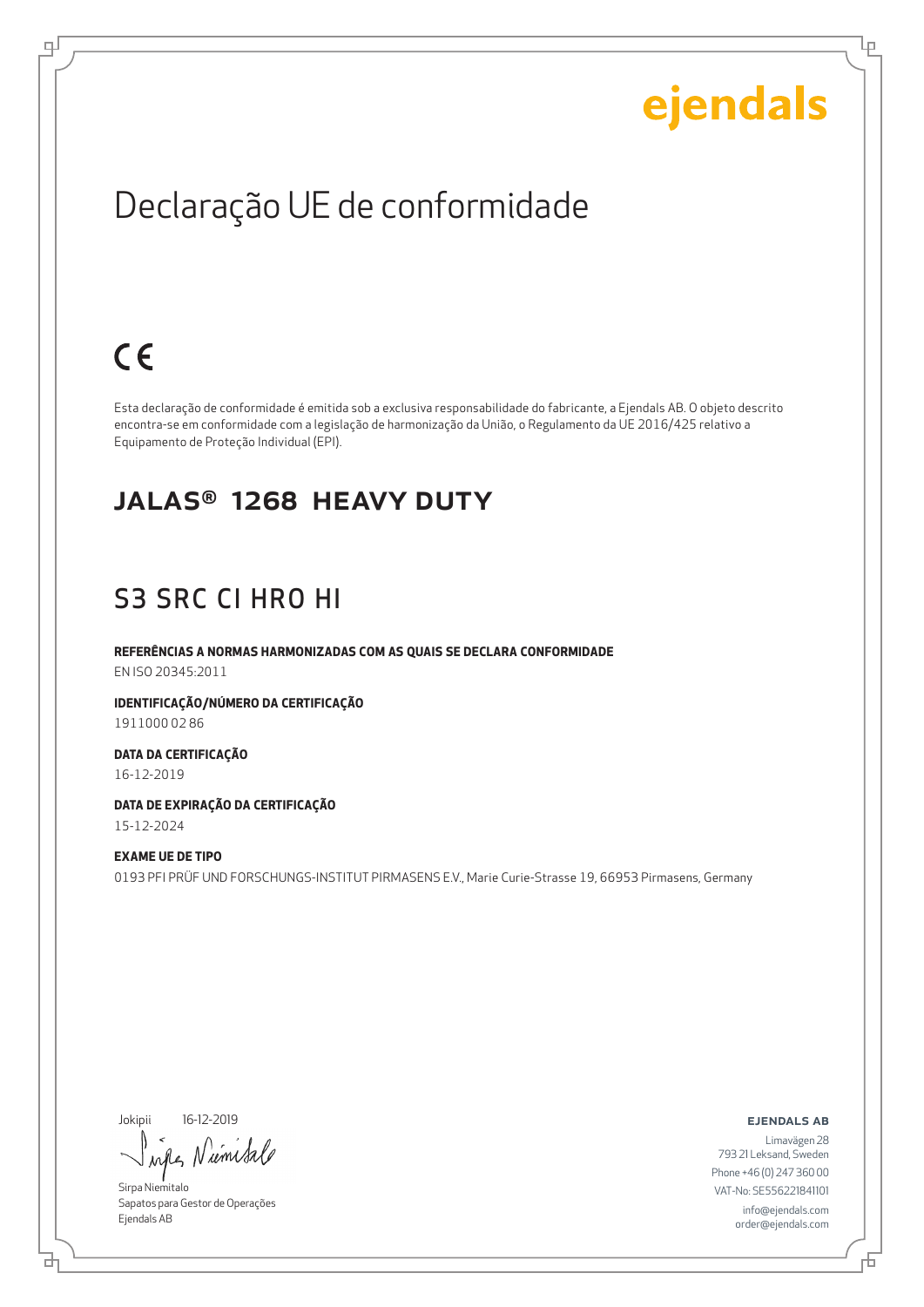Lр

## Declaraţie UE privind conformitatea

## $C \in$

ψ

Această declaraţie de conformitate este emisă în condiţiile responsabilităţii exclusive a producătorului Ejendals AB. Obiectul descris este în conformitate cu Regulamentul PPE UE 2016/425, referitor la echipamentele de protecţie personală (Personal Protective Equipment – PPE), din cadrul legislaţiei de armonizare a Uniunii.

#### JALAS® 1268 HEAVY DUTY

### S3 SRC CI HRO HI

**TRIMITERI LA STANDARDELE ARMONIZATE CU CARE ESTE DECLARATĂ CONFORMITATEA** EN ISO 20345:2011

**IDENTIFICARE/NUMĂR DE CERTIFICARE** 1911000 02 86

**DATA CERTIFICĂRII** 16-12-2019

**DATA DE EXPIRARE A CERTIFICĂRII** 15-12-2024

#### **EXAMINARE TIP UE**

0193 PFI PRÜF UND FORSCHUNGS-INSTITUT PIRMASENS E.V., Marie Curie-Strasse 19, 66953 Pirmasens, Germany

Jokipii 16-12-2019

um

Sirpa Niemitalo Manager operații Încălțăminte Ejendals AB

ejendals ab

Limavägen 28 793 21 Leksand, Sweden Phone +46 (0) 247 360 00 VAT-No: SE556221841101 info@ejendals.com order@ejendals.com

б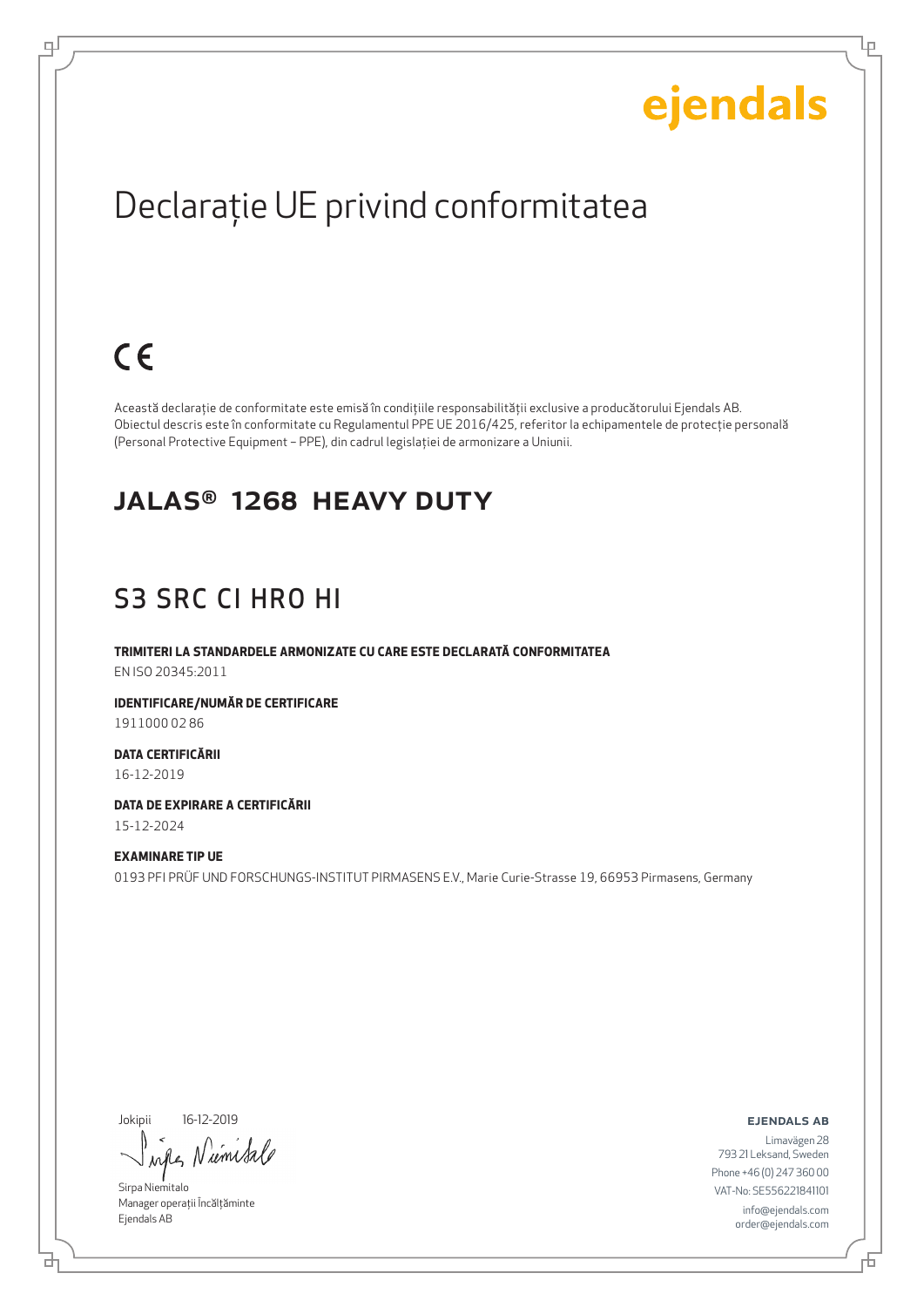Ļμ

### AB Uygunluk beyanı

### $C \in$

டி

Bu uygunluk beyanı, üretici Ejendals AB'nin yegane sorumluluğu altında yayımlanır. Açıklanan ürün, Birlik uyum yasası Kişisel Koruyucu Donanım (KKD) Direktifi EU 2016/425 sayılı AB Yönetmeliği ile uyumludur.

#### JALAS® 1268 HEAVY DUTY

#### S3 SRC CI HRO HI

**UYGUNLUĞUN BEYAN EDILDIĞI UYUMLU STANDARTLAR IÇIN REFERANSLAR** EN ISO 20345:2011

**KIMLIK/SERTIFIKA NUMARASI** 1911000 02 86

**SERTIFIKA TARIHI** 16-12-2019

**SERTIFIKA BITIŞ TARIHI** 15-12-2024

#### **AB TIP INCELEMESI**

0193 PFI PRÜF UND FORSCHUNGS-INSTITUT PIRMASENS E.V., Marie Curie-Strasse 19, 66953 Pirmasens, Germany

Jokipii 16-12-2019

브

when Numisa

Sirpa Niemitalo Beyaz Yaka Personel Ayakkabıları Ejendals AB

ejendals ab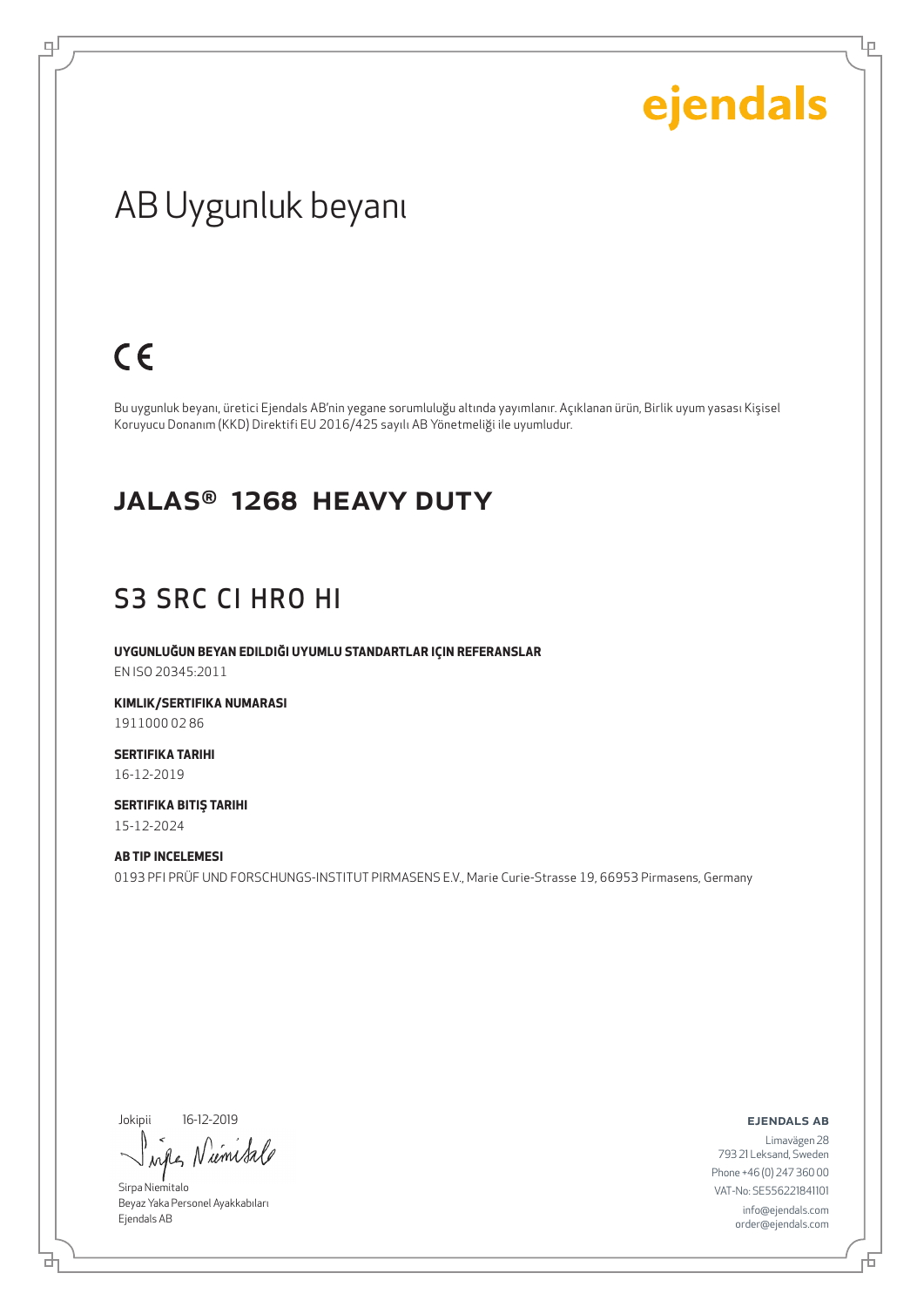Ļμ

### Vyhlásenie o zhode EÚ

### $C \in$

ψ

Toto vyhlásenie o zhode sa vydáva výlučne na zodpovednosť výrobcu Ejendals AB. Uvedený predmet vyhlásenia je v zhode s príslušnými harmonizačnými právnymi predpismi Únie Nariadenie EÚ 2016/425 o ochrane osobných ochranných prostriedkov (OOP).

#### JALAS® 1268 HEAVY DUTY

#### S3 SRC CI HRO HI

**ODKAZY NA HARMONIZOVANÉ NORMY, NA ZÁKLADE KTORÝCH BOLA VYHLÁSENÁ ZHODA** EN ISO 20345:2011

**IDENTIFIKÁCIA/ČÍSLO CERTIFIKÁCIE** 1911000 02 86

**DÁTUM CERTIFIKÁCIE** 16-12-2019

**DÁTUM UPLYNUTIA PLATNOSTI CERTIFIKÁTU** 15-12-2024

**SKÚŠKA TYPU EÚ** 0193 PFI PRÜF UND FORSCHUNGS-INSTITUT PIRMASENS E.V., Marie Curie-Strasse 19, 66953 Pirmasens, Germany

Jokipii 16-12-2019

브

um  $\lambda \alpha \ell$ 

Sirpa Niemitalo Prevádzkový manažér – topánky Ejendals AB

ejendals ab

Đ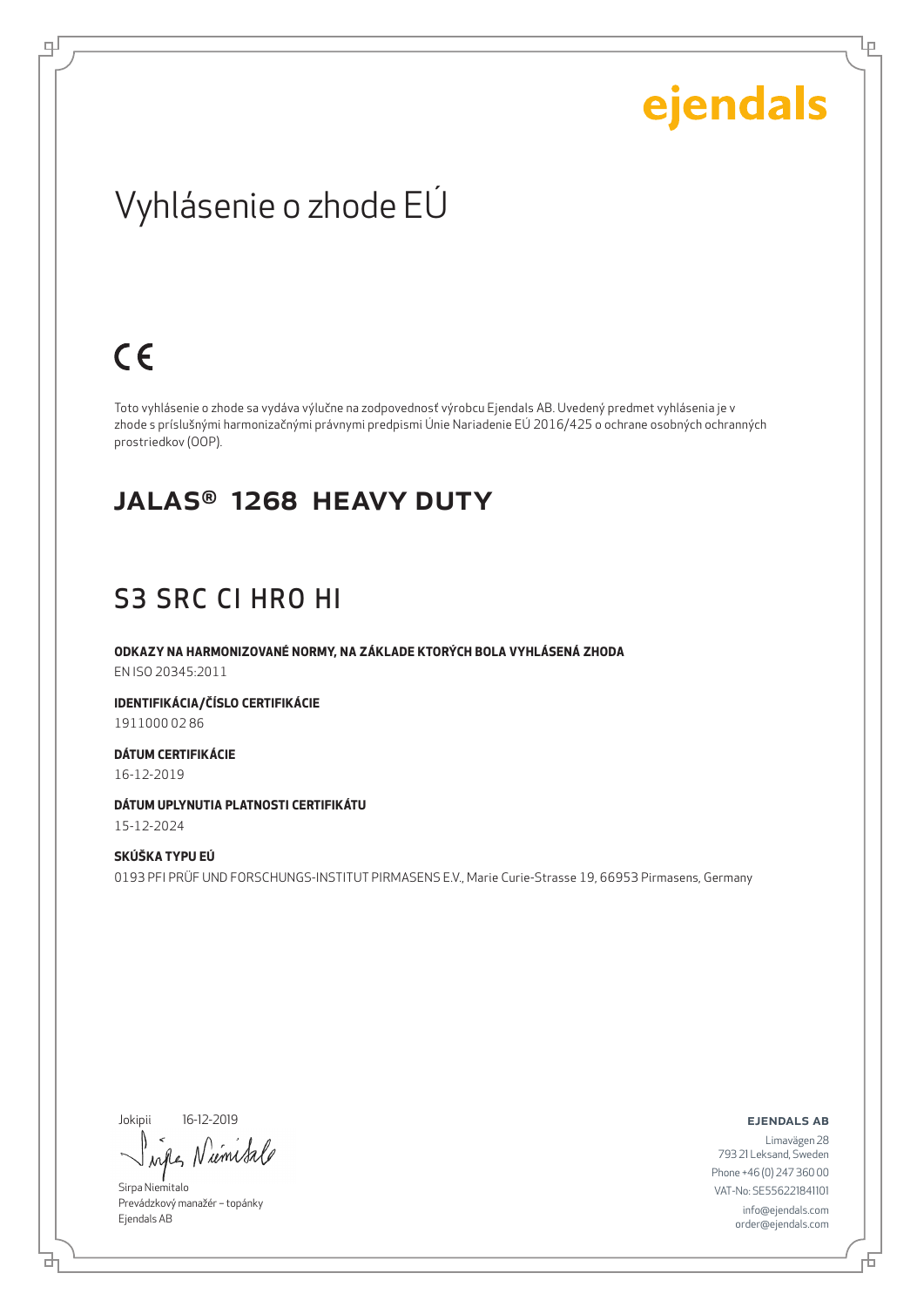Ļμ

### Izjava ES o skladnosti izdelka

### $C \in$

ψ

Ta izjava o skladnosti je izdana z izključno odgovornostjo proizvajalca Ejendals AB. Opisani izdelek je skladen z usklajeno zakonodajo Unije na podlagi Uredbe o osebni varovalni opremi (OVO) EU 2016/425.

#### JALAS® 1268 HEAVY DUTY

#### S3 SRC CI HRO HI

**NAVEDBA USKLAJENEGA STANDARDA, NA KATEREGA SE NANAŠA IZJAVA O SKLADNOSTI** EN ISO 20345:2011

**IDENTIFIKACIJA/ŠTEVILKA POTRDILA** 1911000 02 86

**DATUM IZDAJE POTRDILA** 16-12-2019

**ROK VELJAVNOSTI POTRDILA** 15-12-2024

**PRESKUS TIPA EU** 0193 PFI PRÜF UND FORSCHUNGS-INSTITUT PIRMASENS E.V., Marie Curie-Strasse 19, 66953 Pirmasens, Germany

Jokipii 16-12-2019

umsa  $\lambda \alpha \mathcal{N}$ 

Sirpa Niemitalo Rokavice za vodjo obrata Ejendals AB

브

ejendals ab

舌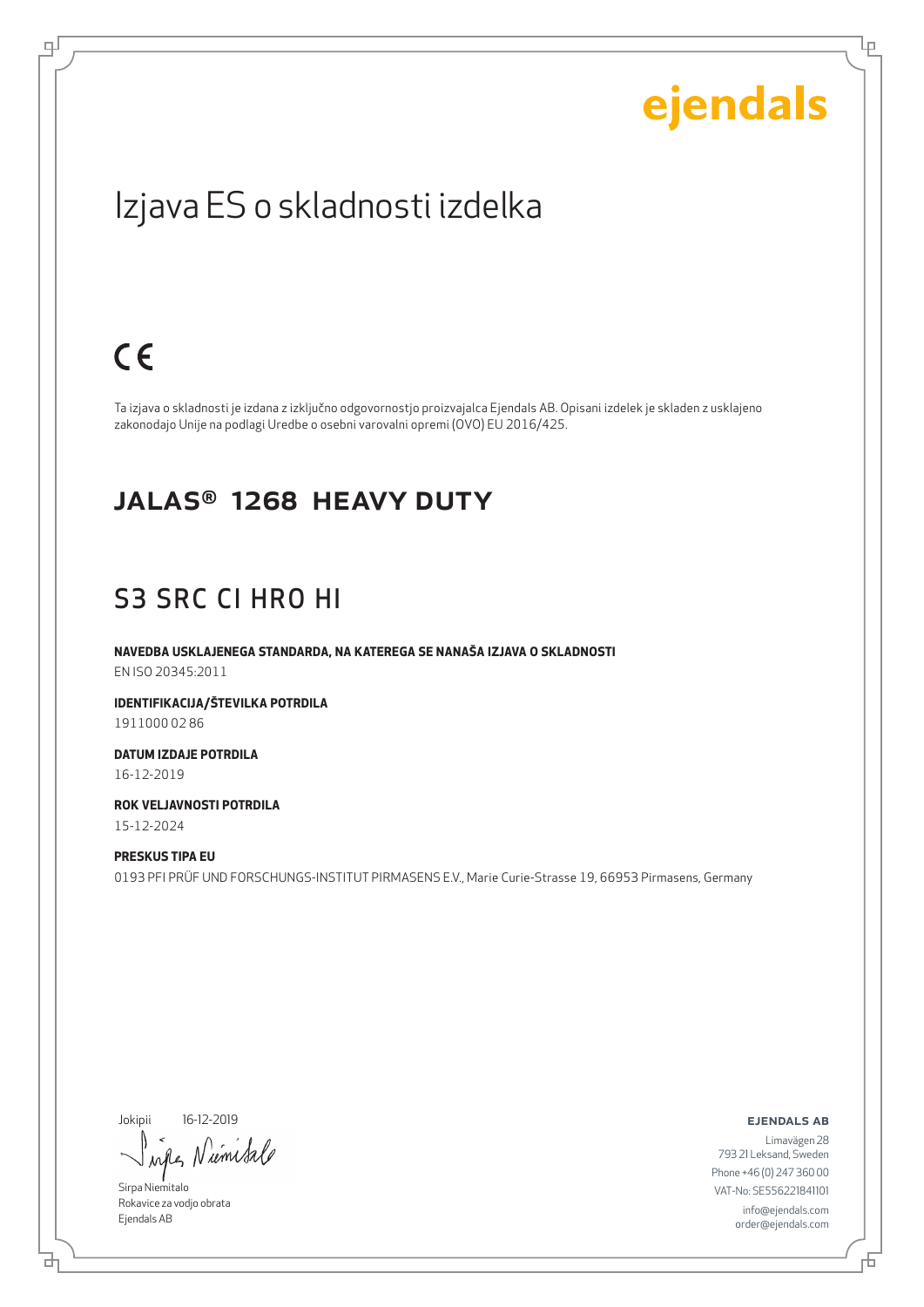Ļμ

### ES atitikties deklaracija

### $C \in$

டி

Ši atitikties deklaracija pateikiama tik gamintojo "Ejendals AB" atsakomybe. Nurodytas objektas atitinka Sąjungos derinamųjų teisės aktų asmeninių apsaugos priemonių reglamentą ES 2016/425.

#### JALAS® 1268 HEAVY DUTY

#### S3 SRC CI HRO HI

**NUORODOS Į SUDERINTUS STANDARTUS, KURIAIS REMIANTIS DEKLARUOJAMA ATITIKTIS** EN ISO 20345:2011

**IDENTIFIKAVIMAS / SERTIFIKAVIMO NUMERIS** 1911000 02 86

**SERTIFIKAVIMO DATA** 16-12-2019

**SERTIFIKATO GALIOJIMO PABAIGOS DATA** 15-12-2024

**ES TIPO PATIKRINIMAS** 0193 PFI PRÜF UND FORSCHUNGS-INSTITUT PIRMASENS E.V., Marie Curie-Strasse 19, 66953 Pirmasens, Germany

Jokipii 16-12-2019

Niemisa when

Sirpa Niemitalo Darbų vadovo batai Ejendals AB

ejendals ab

브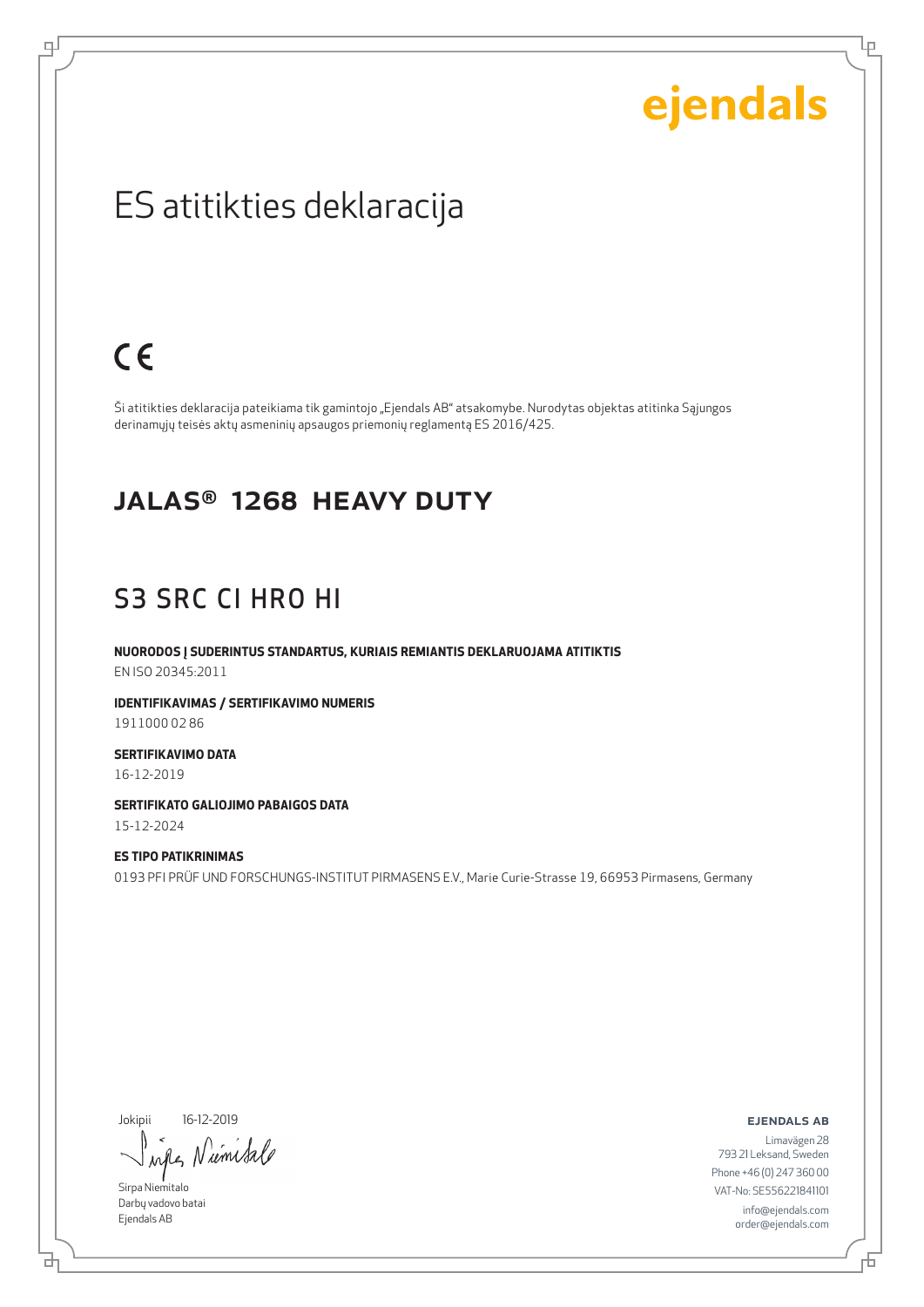Ļμ

### ES deklarācija par atbilstību

### $C \in$

ψ

Par šīs atbilstības deklarācijas izsniegšanu pilnībā ir atbildīgs ražotājs Ejendals AB. Aprakstītais objekts atbilst vienotās likumu saskaņošanas regulai ES 2016/425 par individuālajiem aizsardzības līdzekļiem (IAL).

#### JALAS® 1268 HEAVY DUTY

#### S3 SRC CI HRO HI

**ATSAUCES UZ HARMONIZĒTAJIEM STANDARTIEM, ATBILSTĪBA KURIEM TIEK APLIECINĀTA** EN ISO 20345:2011

**SERTIFIKĀTA IDENTIFIKATORS/NUMURS** 1911000 02 86

**SERTIFIKĀTA DATUMS** 16-12-2019

**SERTIFIKĀTA DERĪGUMA TERMIŅŠ** 15-12-2024

**ES TIPA PĀRBAUDE** 0193 PFI PRÜF UND FORSCHUNGS-INSTITUT PIRMASENS E.V., Marie Curie-Strasse 19, 66953 Pirmasens, Germany

Jokipii 16-12-2019

um  $\lambda \alpha \ell$ 

Sirpa Niemitalo Apavu ražošanas rīkotājdirektors Ejendals AB

ejendals ab

브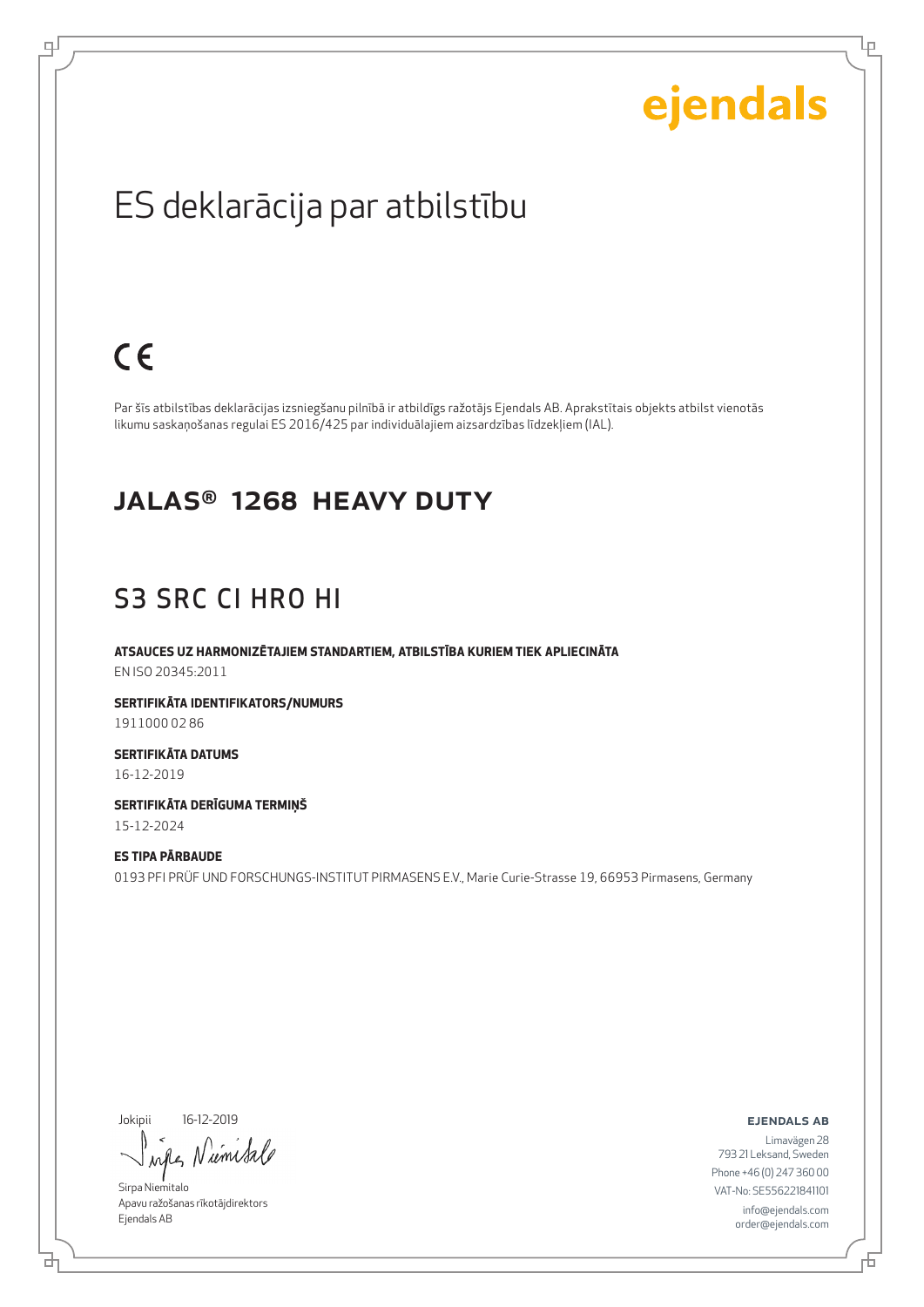Lр

### ЕС декларация за съответствие

## $C \in$

로

Настоящата декларация за съответствие е издадена на отговорността на производителя Ejendals AB. Предметът на декларацията е в съответствие със законодателството на Съюза за хармонизация относно личните предпазни средства (ЛПС), Регламент (ЕС) 2016/425.

#### JALAS® 1268 HEAVY DUTY

#### S3 SRC CI HRO HI

**ПОЗОВАВАНИЯ СЕ ХАРМОНИЗИРАНИ СТАНДАРТИ, ЗА КОИТО СЕ ДЕКЛАРИРА СЪОТВЕТСТВИЕ** EN ISO 20345:2011

**ИДЕНТИФИКАЦИЯ/НОМЕР НА СЕРТИФИКАТА** 1911000 02 86

**ДАТА НА ИЗДАВАНЕ НА СЕРТИФИКАТА** 16-12-2019

**ДАТА НА ВАЛИДНОСТ НА СЕРТИФИКАТА** 15-12-2024

**ЕС-ТИП ИЗСЛЕДВАНЕ** 0193 PFI PRÜF UND FORSCHUNGS-INSTITUT PIRMASENS E.V., Marie Curie-Strasse 19, 66953 Pirmasens, Germany

Jokipii 16-12-2019

б

ume

Sirpa Niemitalo Обувки за ръководител на производството Ejendals AB

ejendals ab

Б